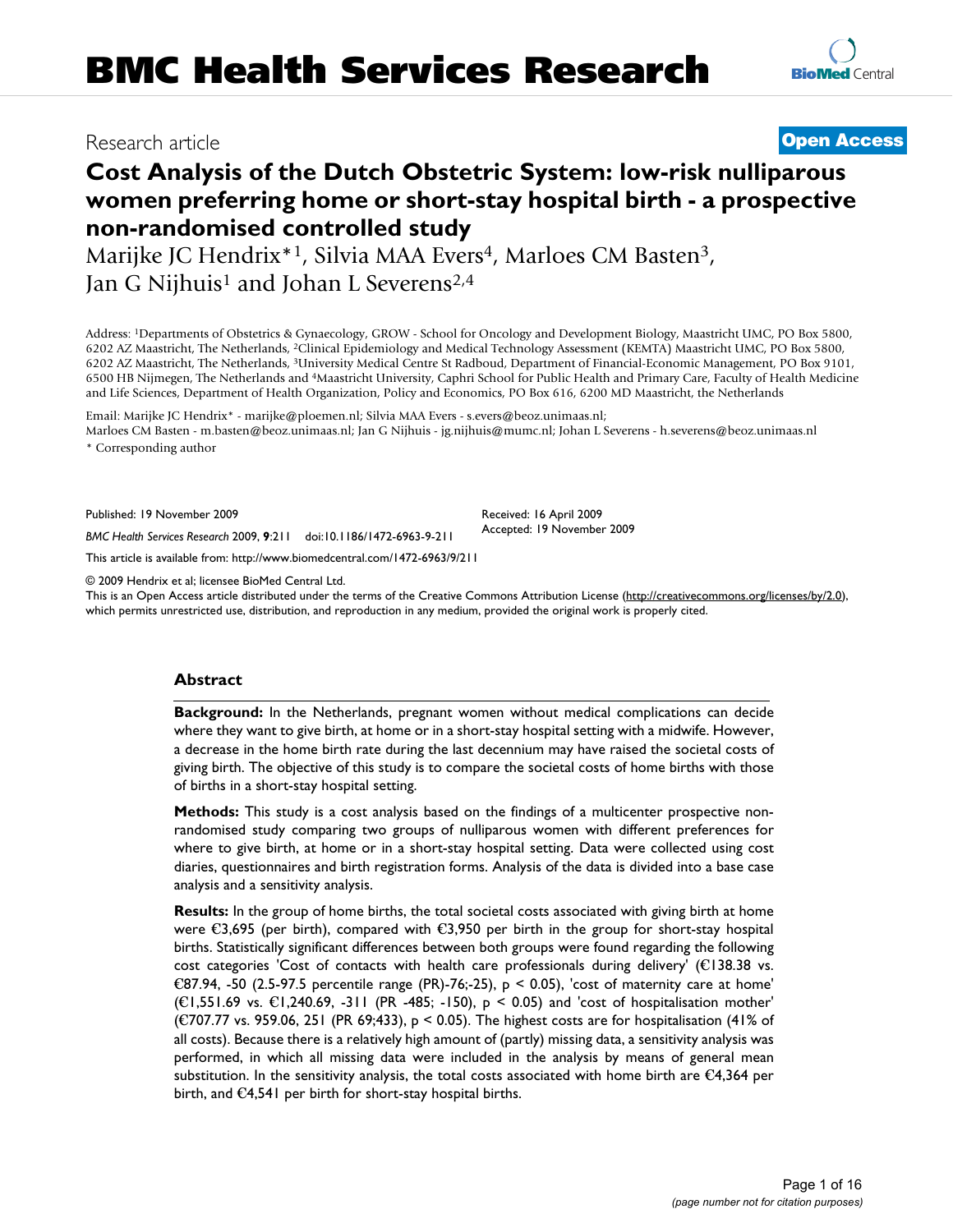**Conclusion:** The total costs associated with pregnancy, delivery, and postpartum care are comparable for home birth and short-stay hospital birth. The most important differences in costs between the home birth group and the short-stay hospital birth group are associated with maternity care assistance, hospitalisation, and travelling costs.

## **Background**

In comparison with other European countries, the organisation of the Dutch obstetric system is unique, with a high percentage of home births (about 29% of all pregnant women) and a low rate of medical interventions (the rate of Caesarean sections is about 15%) [[1-](#page-14-0)[3](#page-14-1)]. Traditionally, the Dutch system is characterised by extensive primary healthcare services, supported by secondary, more specialized care [[4](#page-14-2)]. Overall, the home birth rate has decreased during the last ten years (from 35% of all births in 1997-2000 to 29% in 2005-2008) [\[2\]](#page-14-3). For nulliparae, the home birth rate is much lower, namely 18% in 2006 [[5\]](#page-14-4). There is a high referral rate during pregnancy (45% of all nulliparae in primary care) and delivery (43% of all nulliparae who started delivery in primary care) [\[6](#page-14-5)]. Pregnant women without medical complications have the possibility to choose where to give birth - at home or in a short-stay hospital setting, supervised in either setting by a registered midwife or GP (primary care) [[1](#page-14-0)]. When there are medical complications, the attending professional (the midwife or the GP) refers the pregnant woman to an obstetrician in the hospital (secondary care). In short-stay hospital settings, the women and their babies are generally discharged within a few hours after birth for postpartum home care. However, due to the limited ability of GPs to be available all the time, in comparison with midwives (because GPs have a broader work perspective), the percentage of Dutch GPs supervising births has decreased over the last years (from 11% in 2000 to 6% in 2002). This trend is ongoing, and further limits the possibility of GPs to obtain experience in maternity care [\[7\]](#page-14-6). In the Netherlands, maternity care is financed by health insurers. Women who give birth in a short-stay hospital setting pay an extra out-of-pocket charge for the rent of the maternity room in the hospital. When a woman has a medical indication to give birth in the hospital under supervision of the obstetrician, the out-of-pocket charge expires.

The Dutch obstetric system has received a great deal of attention in the literature [[8](#page-14-7)]. However, the system has increasingly come under pressure since the national perinatal mortality rate (between 22 weeks of pregnancy and 7 days postpartum) was shown to be one of the highest in Europe (10‰ in 2004) [\[9-](#page-14-8)[11\]](#page-14-9). Furthermore, a continuing increase in the referral rate to secondary care, especially for nulliparae, might raise the societal costs of giving birth. Because short-stay hospital births are known with higher referral rates to the obstetrician during delivery [[12](#page-14-10)[-15](#page-14-11)], it can be expected that this is associated with

higher societal costs. However, this information is still lacking and it becomes interesting to gain insight into the economic aspects of the different birth settings of the Dutch obstetric system.

Several studies have examined the economic implications of home births or short-stay hospital births in comparison with a hospital birth [[16-](#page-15-0)[24\]](#page-15-1). However, these studies were performed outside the Netherlands. Because of differences in relative and absolute price levels among jurisdictions, the unit cost prices are jurisdiction specific and the results cannot be transferred to the typical Dutch system [[25](#page-15-2)]. Furthermore, some of these studies had a very limited time frame, not looking at the costs from an early stage of pregnancy until a fixed period after delivery. These studies also did not calculate the societal costs of giving birth, meaning that all costs were taken into account disregarding who bears them, with a primary focus on health care costs. A cost analysis from a societal perspective gives insight in the costs of a treatment for the society. This means that not only the health care costs (i.e. costs of care givers, medication and hospitalisation) are included, but also the costs of patients (i.e. out-of-pocket costs, travel expenses), their family (i.e. informal care) and other non health care costs (i.e. productivity losses) [\[26](#page-15-3)].

This study sets out to investigate the differences in costs from a societal perspective between low-risk nulliparae preferring to give birth at home and low-risk nulliparae preferring to give birth in a short-stay hospital setting.

## **Methods**

Cost calculations were performed according to the Dutch manual for costing in health care, a methodological reference for performing costing studies in the Netherlands [[26](#page-15-3),[27\]](#page-15-4). This manual introduces a six-step procedure for costing [[26](#page-15-3),[27\]](#page-15-4). The first step involves determining the scope of the research, taking the perspective and the time horizon into account. The costing in this study was performed from a societal perspective, implying that all costs for society, including health care costs, patient and family costs are taken into account [[26\]](#page-15-3). The time horizon for measuring costs related to pregnancy, birth, and postpartum care was set at 16 weeks of pregnancy until six weeks after delivery. This period was divided into the following four measurement periods: week 16+0 until 28+6 of pregnancy, week 29+0 until the end of pregnancy, delivery, and the first six weeks of the postnatal period.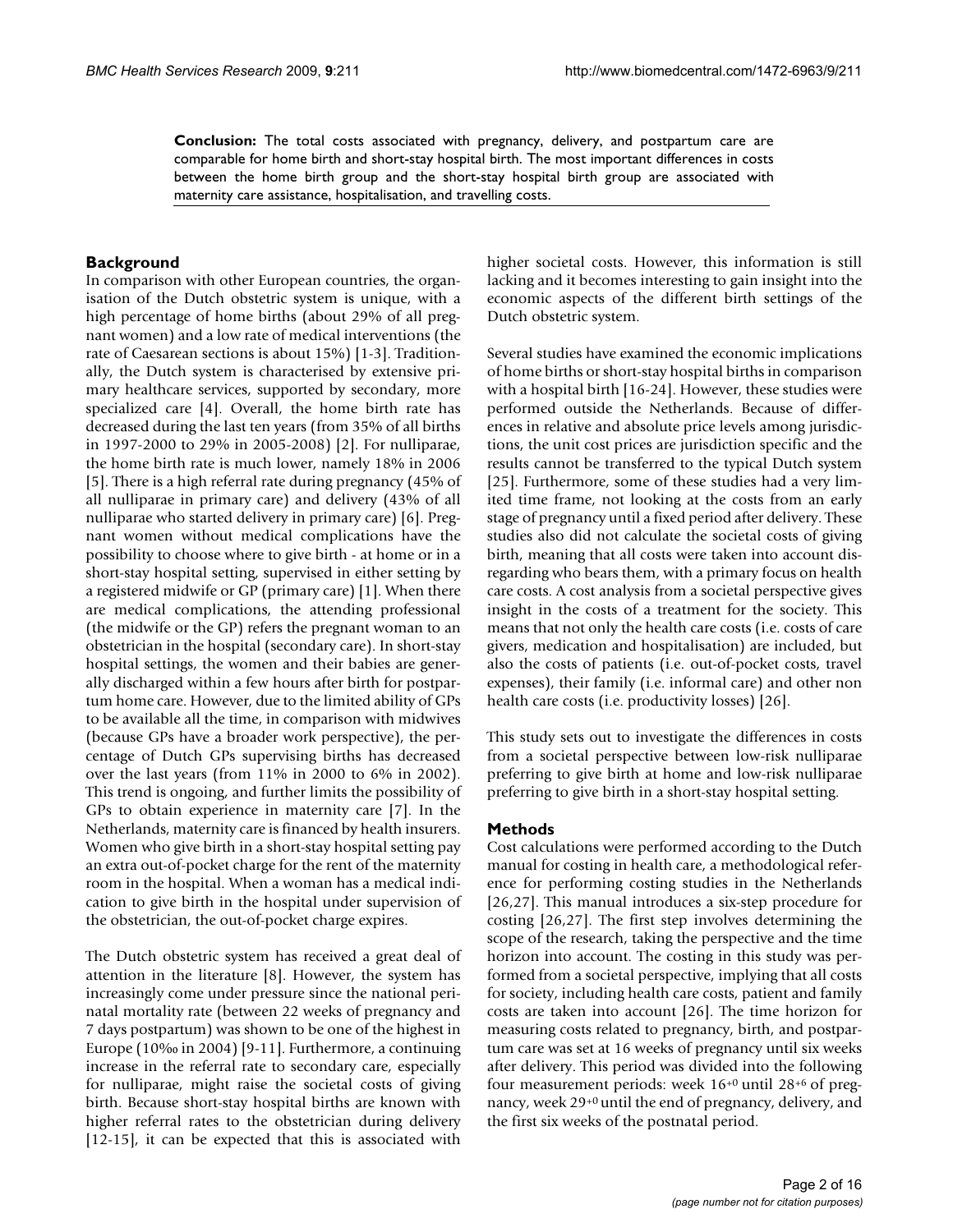The second step concerns the choice of the cost categories that are measured [[26](#page-15-3),[27\]](#page-15-4). In this study we measured the health care sector costs and the non health care costs.

The third step of costing is to determine the resources that are used that lead to costs. Contacts with health care professionals, medication, maternity care assistance, medical interventions during delivery, pain control, and hospitalisation were identified as health care costs. Patient and family costs (i.e. informal care during pregnancy and postpartum period), transportation costs, and extra costs made by responders (i.e. costs for antenatal classes) were identified as non health care costs. In the fourth stage, the volumes of resources used are measured [\[26](#page-15-3)[-28](#page-15-5)]. Volumes were determined using three sources: cost diaries, three questionnaires, the birth registration forms of midwifeassisted births (National Perinatal Database for Primary Care, LVR-1), and obstetrician-assisted births (National Perinatal Database for Secondary Care, LVR-2). Cost diaries completed by the respondents were used to determine the volumes of contacts with health care providers (e.g. midwife, GP, obstetrician) and the use of medication. The women were asked to fill in these diaries weekly. The first questionnaire was sent to each woman immediately after informed consent was given (gestational age 16 weeks). This questionnaire was used to collect the baseline information with regard to preferences for place of birth and demographic aspects. The second questionnaire, which was sent to each woman at the gestation stage of 32 weeks, was used to determine the extra costs incurred by the participants concerning their pregnancy (costs for materials and antenatal classes). The third questionnaire was sent to the participants six weeks after giving birth, and was used to collect data concerning the type of perinatal transportation and the time needed for transportation. The birth registration forms provided information with regard to the number of days of hospitalisation, pain medication during delivery, and the volume and type of diagnostic and therapeutic interventions. Although information regarding hospital admissions and the use of interventions was also obtained from the cost diaries, for this study data from the birth registration forms were used in order to strengthen the validity of the research, since it was expected that the data registered in these forms is more reliable. The fifth step is the valuation of the resources used [\[26](#page-15-3)[-28](#page-15-5)]. The unit prices of the resources used were obtained from the standard costs given in the Dutch manual for costing, where available [\[26](#page-15-3)]. These standard costs are average unit costs of standard resource items [\[27](#page-15-4)]. Other unit prices (i.e. the unit prices of midwives) were obtained from expert (financial) resources, such as the Dutch Health Authority (NZA) and the Royal Dutch Organization of Midwives (KNOV). The medications used by the participants were grouped and unit prices were obtained from the Dutch pharmacotherapeutic compass

[[29](#page-15-6)]. Unit prices are presented in Euros for the year 2008. Whenever necessary, unit prices were converted to this reference year (2008) by means of price index numbers for June 2008 [[30\]](#page-15-7). Table [1](#page-3-0) gives an overview of the unit prices used in this cost analysis.

The final stage of the cost analysis is calculating the unit costs for each respondent by multiplying the volumes by the unit prices of the resources used [\[26](#page-15-3)[-28](#page-15-5)]. The data on the total costs were analyzed by using the statistical package SPSS 12.0 (SPSS, Chicago, IL, USA) and MS-Excel.

## *Sample*

This cost analysis concerns a multi-centered prospective non-randomised controlled study. The individuals participating in the research are grouped according to their preferred place of delivery at home or in a short-stay hospital setting.

In the study the following inclusion criteria were applied: the woman is giving birth for the first time (nulliparae), there are no medical indications for secondary care, the woman has the possibility to choose the place of birth (social circumstances), and the woman is fluent in the Dutch language. Recruitment for the study took place on a national level; 100 practices with independent midwives from across the Netherlands were selected at random and participated in recruiting the respondents. The women were informed about the study during their first visit to the midwife (8-10 weeks of pregnancy), and were included in the study if they met the criteria and gave informed consent. Recruitment was carried out from March 2007 to August 2007. Ethical approval was obtained from the Medical Ethical Committee Maastricht (MEC 04-234).

#### *Statistical analysis*

The statistical analysis involves analysis of the data collected in the cost analysis. The database was first checked for any erroneous data, by determining the minimum and maximum of the data. The minimum was expected to be zero, which indicated that no contact took place, no medications were used, or no hospital admission was necessary. If the maximum showed extremely high amounts, the database was checked to find out the reason for these outliers. No cases were excluded because of outlying values.

#### *Base case analysis and sensitivity analysis*

The statistical analysis of the collected data is divided into two separate data analyses: a base case analysis and a sensitivity analysis. The data sources collected from the participants showed that not all respondents were complete in registering their data. The reason for performing these two types of analyses was to compare the data as it was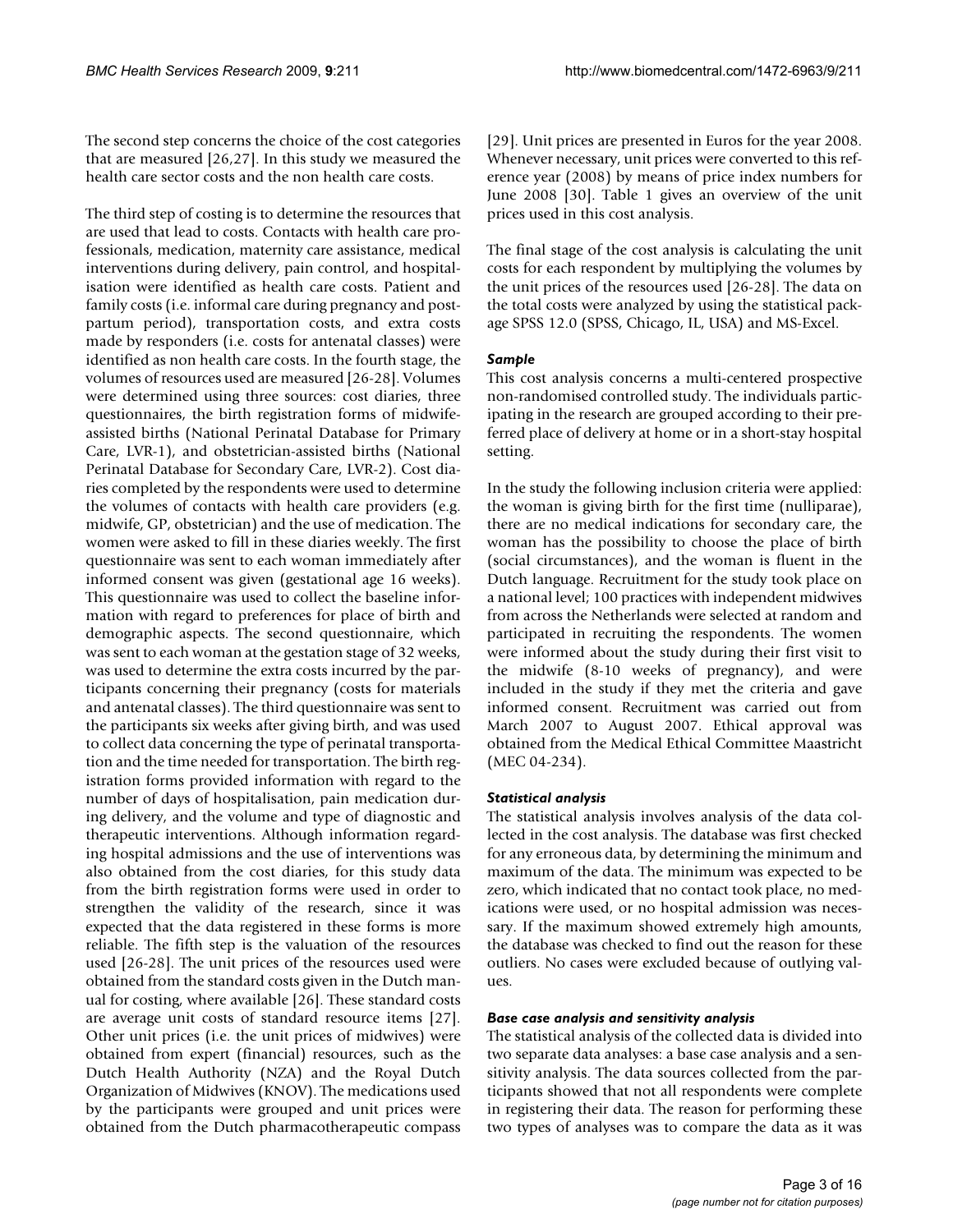## <span id="page-3-0"></span>**Table 1: Unit prices used in the cost analysis**

| Component                                                                        | Unit                                        | Price*           | <b>Data Sources</b>                     |
|----------------------------------------------------------------------------------|---------------------------------------------|------------------|-----------------------------------------|
| Midwife                                                                          | per hour                                    | $\in$ 35.11      | <b>KNOV/TNO</b>                         |
| Midwife assistant                                                                | per hour                                    | € 31.60          | <b>KNOV/TNO</b>                         |
| GP                                                                               | per visit                                   | € 21,95          | Oostenbrink et al. (2004) <sup>2</sup>  |
|                                                                                  | per telephone consultation                  | $\epsilon$ 10,97 | Oostenbrink et al. (2004) <sup>2</sup>  |
| <b>GP</b> assistant                                                              | per hour                                    | € 11.70          | Collective labour agreement (GP care)   |
| Out-patient clinic obstetrics/obstetrician/paediatrician/<br>assistant physician | per visit                                   | $\epsilon$ 68.50 | Oostenbrink et al. (2004) <sup>2</sup>  |
|                                                                                  | per telephone consultation $\epsilon$ 34.25 |                  | Oostenbrink et al. (2004) <sup>2</sup>  |
| Nurse in hospital                                                                | per hour                                    | € 10.36          | Oostenbrink et al. (2004) <sup>2</sup>  |
| Maternity care assistance at home                                                | per intake                                  | € 54.80          | Nza <sup>3</sup>                        |
|                                                                                  | per telephone contact                       | $\in$ 18.30      | Nza <sup>3</sup>                        |
|                                                                                  | per hour                                    | € 39.40          | Nza <sup>3</sup>                        |
| Ultrasound                                                                       | per visit                                   | € 34.38          | CTG codes (CVZ) <sup>4</sup>            |
|                                                                                  | per hour (telephone)                        | $\epsilon$ 10.36 | CTG codes (CVZ) <sup>4</sup>            |
| Physiotherapist                                                                  | per visit                                   | $\epsilon$ 24.72 | Oostenbrink et al. (2004) <sup>2</sup>  |
| Alternative treatment                                                            | per visit                                   | €46.67           | Websites alternative healers            |
|                                                                                  | per telephone consultation                  | $\epsilon$ 15.00 | Websites alternative healers            |
| Medical specialist                                                               | per visit                                   | $\epsilon$ 68.50 | Oostenbrink et al. (2004) <sup>2</sup>  |
|                                                                                  | per telephone consultation $\epsilon$ 34.25 |                  | Oostenbrink et al. (2004) <sup>2</sup>  |
| Lactation aid                                                                    | per visit                                   | € 64.00          | NVL <sup>5</sup>                        |
|                                                                                  | per telephone consultation $\epsilon$ 10.00 |                  | NVL <sup>5</sup>                        |
| Dietician                                                                        | per 15 minutes                              | $E$ 14.20        | Nza <sup>3</sup>                        |
| Physician child health centre                                                    | per hour                                    | $\epsilon$ 29.34 | Collective labour agreement (home care) |
| Nurse child health centre                                                        | per hour                                    | € 23.84          | Collective labour agreement (home care) |
| Help from family and friends                                                     | per hour                                    | $\epsilon$ 9.02  | Oostenbrink et al. (2004) <sup>2</sup>  |
| Vacuum extraction                                                                | per subject                                 | € 431.22         | CTG codes (CVZ) <sup>4</sup>            |
| Caesarean section (planned)                                                      | per subject                                 | € 634.47         | CTG codes (CVZ) <sup>4</sup>            |
| Caesarean section (unplanned)                                                    | per subject                                 | € 586.03         | CTG codes (CVZ) <sup>4</sup>            |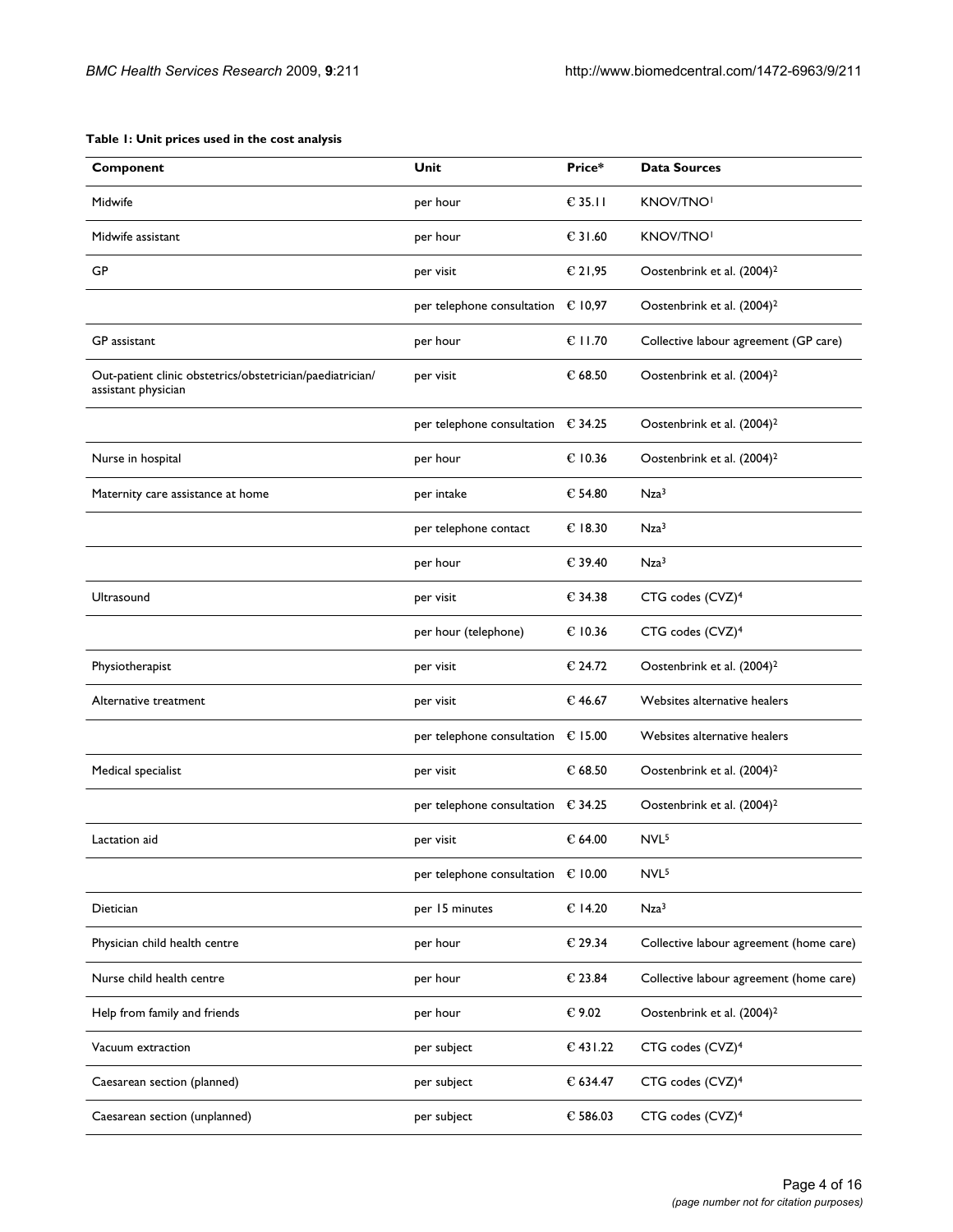#### **Table 1: Unit prices used in the cost analysis** *(Continued)*

| Fundus expression               | per subject | €431.22    | CTG codes (CVZ) <sup>4</sup>           |
|---------------------------------|-------------|------------|----------------------------------------|
| Forceps                         | per subject | $E$ 431.22 | CTG codes $(CVZ)^4$                    |
| Episiotomy                      | per subject | € 361.79   | CTG codes (CVZ) <sup>4</sup>           |
| Rupture (suture)                | per subject | € 361,79   | CTG codes (CVZ) <sup>4</sup>           |
| Hospital day (mother and child) | per day     | € 390.33   | Oostenbrink et al. (2004) <sup>2</sup> |

1KNOV: Koninklijke Nederlandse Organisatie van Verloskundigen (Royal Dutch Organization of Midwives)

2Oostenbrink et al. (2004) [\[18](#page-15-10)]. Dutch Manual for Costing: Methods and Standard Costs for Economic Evaluations in Health Care

3 Nza: Nederlandse Zorgautoriteit (Dutch Healthcare Authority)

4 CTG: College Tarieven Gezondheidszorg (National Health Tariffs Authority)

5 NVL: Nederlandse Vereniging van Lactatiekundigen (Dutch Organization of Lactation professionals)

\* All prices are converted to reference year 2008 by means of price index numbers of June 2008

received from the participants with the scenario that all participants filled in all sources completely. It is unclear whether women, who did not fully or partially complete the data sources, have more health care consumption.

The participants who fully or partly completed the cost diaries and questionnaires were included in the base case analysis. In this analysis some respondents did not complete all items (see table [2](#page-4-0)). The missing items were imputed using general mean substitution, in which the mean of the whole group of responders was taken as a value for the missing data. Besides these missing items within cost diaries and questionnaires, there were also some missing cases, like participants who did not respond at all to a particular part of the data sources; consequently these data were completely missing. In the sensitivity analysis, the data of these missing reports were imputed using general mean substitution, and included in the analysis, to examine the impact of the uncertainty of these missing data on costs resulting from the base case cost

<span id="page-4-0"></span>

|  |  | Table 2: Response rates of data sources |  |  |  |  |  |
|--|--|-----------------------------------------|--|--|--|--|--|
|--|--|-----------------------------------------|--|--|--|--|--|

analysis. The missing data of respondents were imputed only when a participant had completed the first questionnaire. Women with a missing baseline measurement were excluded.

#### *Bootstrap resample method*

The base case and sensitivity analyses are performed according to the intention-to-treat principle (delivery at home or in a short-stay hospital setting), including data from all participants. To investigate whether the data are distributed normally, histograms were plotted in SPSS, with a normal distribution curve included. It was concluded that the data are not distributed normally, indicating that the data are skewed. Despite the usual skewness in the distribution of costs, arithmetic means are generally considered to be the most appropriate measures to describe cost data [\[31](#page-15-8),[32](#page-15-9)]. Therefore, arithmetic means will be presented. However, because the cost data are skewed, non-parametric bootstrapping will be used to test for statistical differences in costs between the group

| Data source                           | Response rate ( $n = 449$ ) | Number of items imputed in base case analysis (%) |
|---------------------------------------|-----------------------------|---------------------------------------------------|
| Cost diary week 16 -- 28              | 361 (80.4%)                 | 68 (0.0004)                                       |
| Cost diary week 29 -- 42              | 325 (72.4%)                 | 49 (0.0003)                                       |
| Cost diary delivery                   | 307 (68.4%)                 | 31 (0.002)                                        |
| Cost diary week 1 -- 6 after delivery | 309 (68.8%)                 | 192(0.001)                                        |
| Questionnaire 2                       | 344 (76.6%)                 | 0(0)                                              |
| Questionnaire 3                       | 319 (71.0%)                 | 0(0)                                              |
| Birth registration forms              | 418 (93.1%)                 | 0(0)                                              |
| Overall response rate complete cases  | 253 (56.3%)                 |                                                   |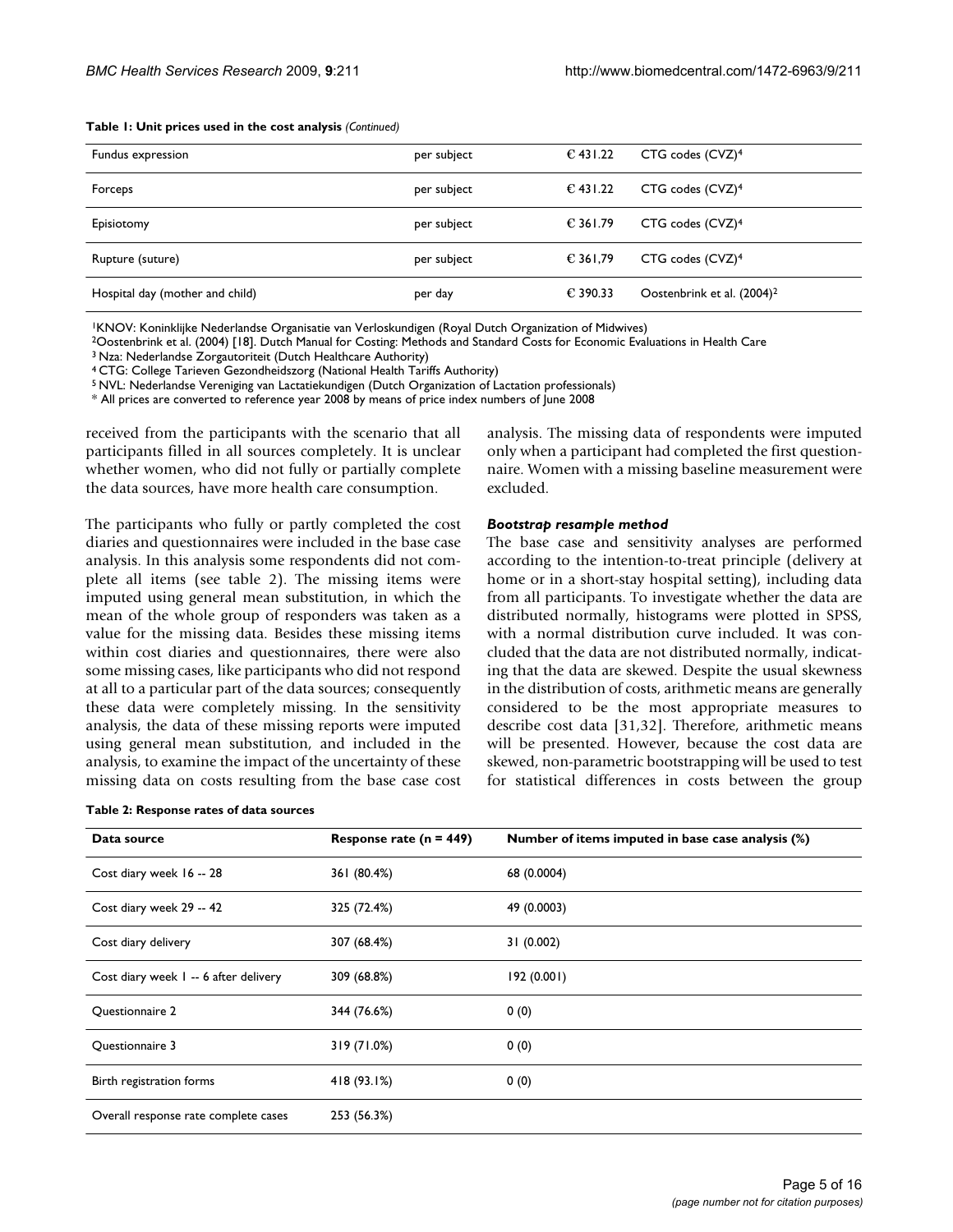intending to give birth at home and the group intending to give birth in a short-stay hospital setting. Non-parametric bootstrapping is a method based on random sampling, with replacement based on the participants' individual data [[33](#page-15-11)]. Estimates (such as mean, standard deviation and confidence interval) are extracted from a non-parametric data set (no underlying distribution is assumed in the data set), to provide an approximation of the accuracy of the statistical estimates [\[34](#page-15-12)], in order to represent the uncertainty in the costs and to test whether there are significant differences between the costs of both groups [\[35](#page-15-13)]. The non-parametric bootstrap resample method is applied with 1000 replications in this study. The bootstrap replications will be used to calculate 95% confidence intervals around the costs, based on the 2.5<sup>th</sup> and 97.5th percentiles.

In addition, the mean costs for the actual place of birth were calculated. This statistical analysis was based on three groups (home birth, short-stay hospital birth and hospital birth).

## **Results**

## *Participants*

Of the 529 women who gave informed consent to participate in the study, 80 women were excluded because they

<span id="page-5-0"></span>

## Figure 1 **Flowchart of the study population and the referral rates**.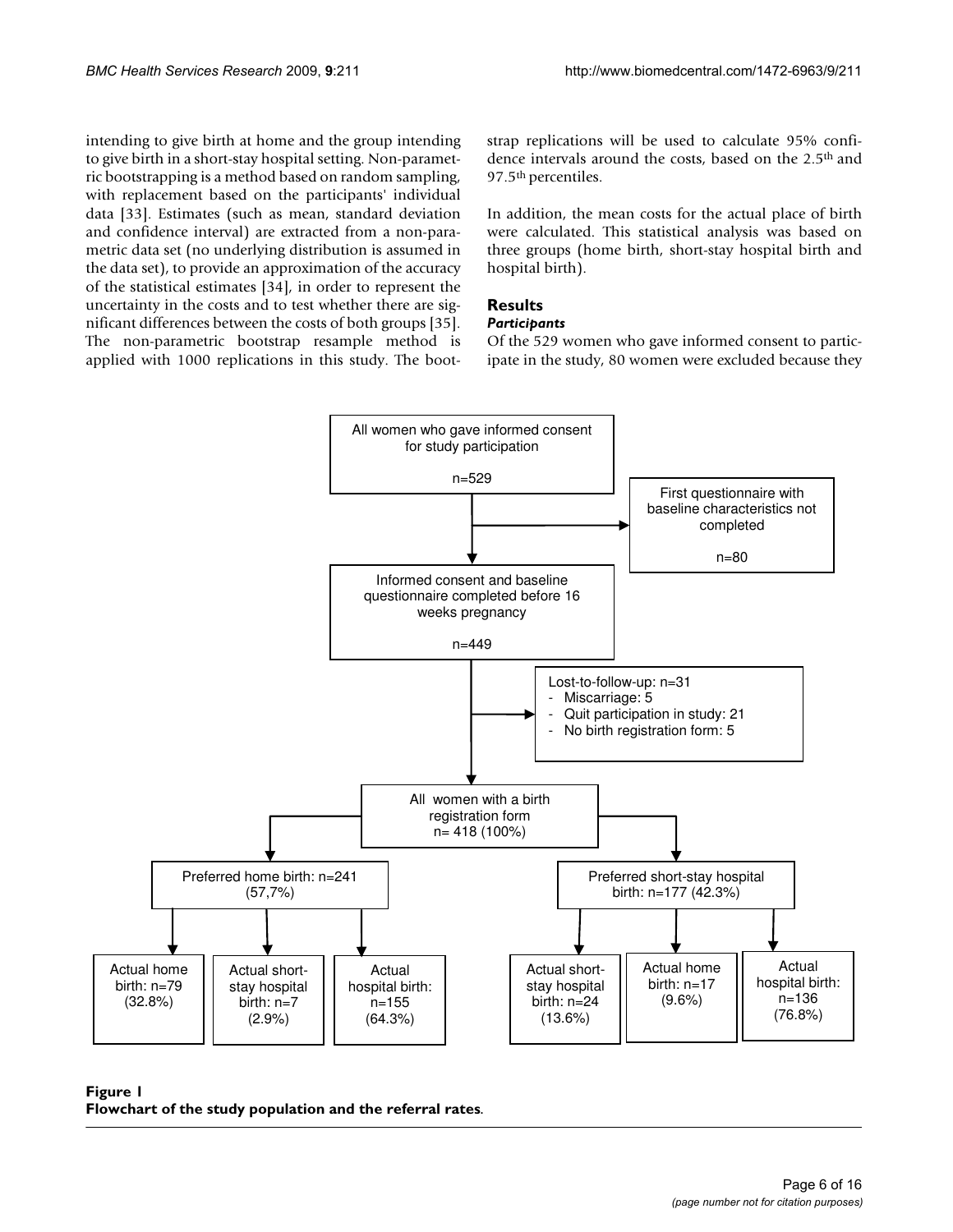failed to fill in the first enquiry. Therefore, the study analysed 449 cases. Table [2](#page-4-0) summarises the response rate of the different data sources. The response rates differ from 68.4% for the cost diaries to 93.1% for the birth registration forms. The overall response rate for the complete cases is 56.3%; these are the women who returned all separate data sources. The response rates represent the women who filled in the cost diaries and questionnaire, either completely or partially. The birth registration forms were received from the midwives of the participating women.

Of all women, 31 women (7%) quit participation during follow-up, see Figure [1.](#page-5-0) Of the 418 women from whom a birth registration form was received, 241 (57.7%) intended to give birth at home and 177 (42.3%) intended to give birth in a short-stay hospital setting. Of the intended home births 32.8% succeeded, 2.9% delivered in a short-stay hospital setting and 64.3% in the hospital. Of the women who intended to give birth in a short-stay hospital setting 13.6% succeeded, 9.6% delivered a child at home and 76.8% were referred for a hospital delivery under the supervision of an obstetrician.

Table [3](#page-7-0) shows the base-line characteristics of the sociodemographic factors, giving information with regard to nationality, family income and education. Clearly there are no significant differences between the two groups (Table [3\)](#page-7-0).

## *Results of the cost analysis*

The number of volumes of resource use per period (week 16-28, week 29-42, delivery and post-partum period) are summarised in Table [4](#page-9-0). The costs associated with these volumes that resulted from the costs analysis in the base case analysis are summarised in Table [5](#page-11-0). Table [5](#page-11-0) shows the differences between both groups, both for the bootstrapped mean costs and the mean costs. As can be seen in the table, the mean costs are comparable to the bootstrapped mean costs. The total bootstrapped mean costs over the whole period followed (from 16 weeks of pregnancy until six weeks after delivery) amounted to  $\textcolor{blue}{\mathfrak{C}3,695}$ for women who intended to give birth at home and  $\epsilon$ 3,950 for women who intended to give birth in a shortstay hospital setting. When focusing on the costs of the different periods, there are no statistically significant differences between both groups. The costs of pregnancy and delivery are (slightly) higher in the home birth group, while the costs associated with postpartum period are higher in the short-stay hospital birth group.

When looking at the different cost categories, the costs for contacts with healthcare professionals are statistically significantly higher in the home birth group ( $€138.38$  vs. €87.94, -50 (2.5-97.5 percentile range (PR) -76;-25), p < 0.05). There are also statistically significant differences between both groups regarding 'costs of maternity care assistance at home' (€1,551.69 vs. €1,240.69, -311 (PR - 485;-150), p < 0.05) and 'costs of hospitalisation mother' (€707.77 vs. 959.06, 251 (PR 69;433), p < 0.05).

Furthermore, as is shown in Table [5,](#page-11-0) the mean costs of hospitalisation in the base case analysis of the home birth group are higher in the period 'week 16-28' than in the short-stay hospital birth group, while in the short-stay hospital birth group these costs are statistically significantly higher in the post-partum period than in the home birth group.

The expenses incurred for transportation to the hospital when the delivery started are higher for the women who intended to give birth at home (55% higher than the costs made by women who intended to give birth in a shortstay hospital setting).

The results of the sensitivity analysis are shown in Table [6.](#page-12-0) All 449 respondents are included in the sensitivity analysis, and the missing data are included by means of general mean substitution. When focusing on the differences between the home birth and the short-stay hospital birth group in terms of percentage, the results of the sensitivity analysis showed no divergence from the conclusions that were drawn from the results of the base case analysis. Although the (sub)total costs are higher than those of the base case analysis, the overall results remain the same, both for the bootstrapped mean costs as well as for the mean costs.

The total costs of giving birth resulting from the sensitivity analysis are  $\mathfrak{C}4,364$  for the home birth group, and  $\mathfrak{C}4,541$ for the short-stay hospital birth group. The total costs for the two groups are higher than in the base case analysis because all 449 respondents are included in the analysis, instead of eliminating those respondents whose data was incomplete. Furthermore, the results in the sensitivity analysis are equal to the results of the base case analysis.

The costs of hospitalisation constituted the largest portion of the total costs (40.7% in the sensitivity analysis), as shown in Table [7](#page-13-0). In addition, about 32% of all costs were spent on maternity care assistance at home. The costs of contacts with various health care professionals (i.e. midwives, GPs, obstetricians and other professionals) 14%, respectively.

Table [8](#page-13-1) shows the results of the analysis of the database with imputed values for all respondents ( $n = 449$ ). These results are the mean costs for the actual place of birth. The costs for antenatal care are the lowest for women who gave birth at home. Looking at the costs "week 16-28", the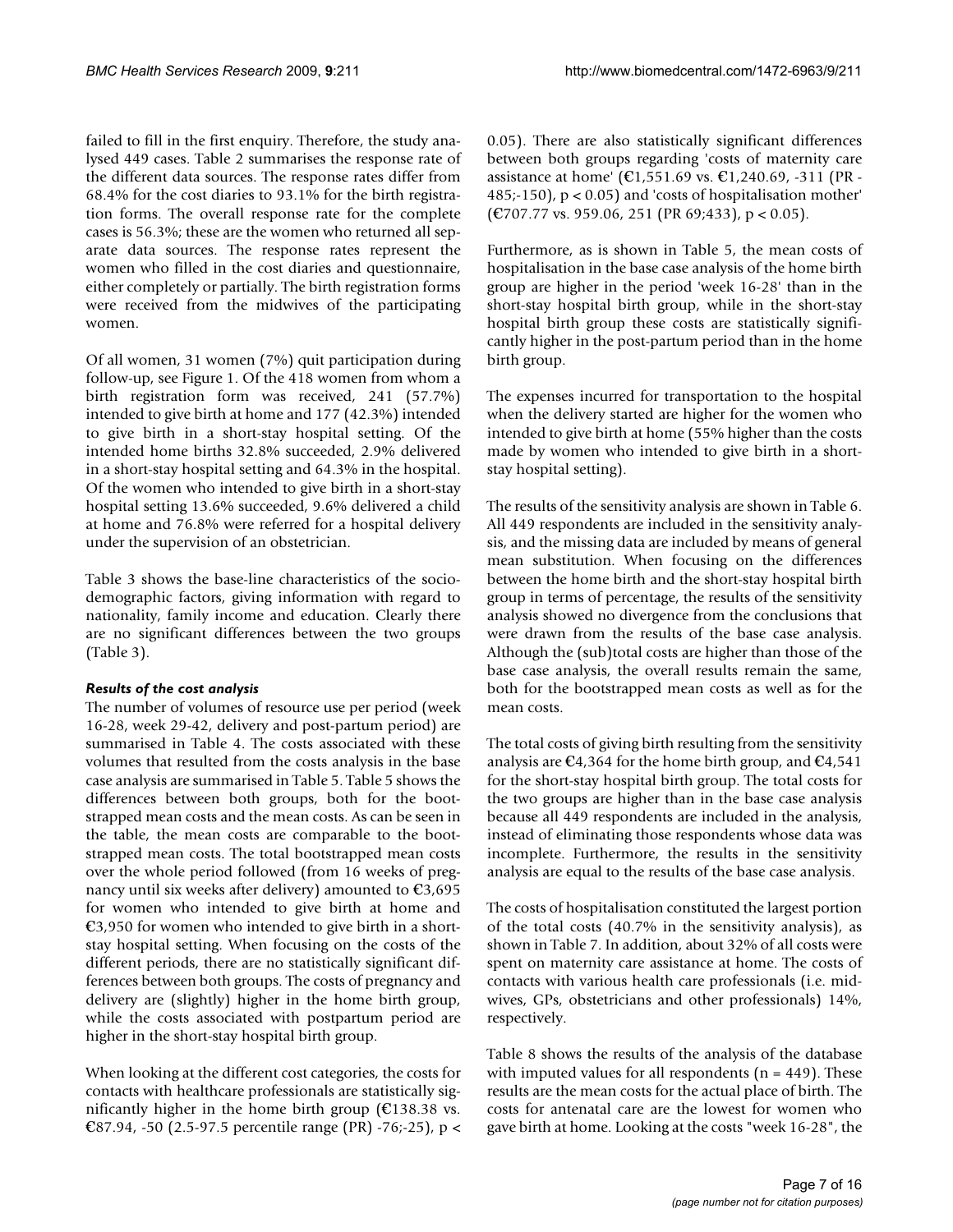| Variabele                                     |           | Home birth<br>$N = 255(56.8%)$ | Short-stay hospital birth<br>$N = 194(43.2%)$ | P-value* |
|-----------------------------------------------|-----------|--------------------------------|-----------------------------------------------|----------|
| Age in years                                  | Mean (SD) | 28.75 (3.89)                   | 29.06 (3.90)                                  | 0.39     |
| Body Mass Index                               | Mean (SD) | 23.79 (3.74)                   | 23.51 (3.84)                                  | 0.43     |
| Gestation age questionnaire I in weeks        | Mean (SD) | 16.2(4.1)                      | 15.6(3.7)                                     | 0.11     |
| Cambridge Worry Scale                         | Mean (SD) | 1.67(0.44)                     | 1.69(0.43)                                    | 0.678    |
| Nationality respondent                        |           |                                |                                               | 0.235    |
| Dutch                                         |           | 98.4                           | 96.0                                          |          |
| West-European                                 |           | 0.4                            | 1.5                                           |          |
| East-European                                 |           | 0                              | 1.0                                           |          |
| Not European                                  |           | 1.2                            | 1.5                                           |          |
|                                               |           |                                |                                               | 0.057    |
| Nationality mother of the respondent<br>Dutch |           | 97.2                           | 92.3                                          |          |
|                                               |           | 1.2                            |                                               |          |
| West-European                                 |           |                                | 2.6                                           |          |
| East-European                                 |           | 0                              | 1.0                                           |          |
| Not European                                  |           | 1.6                            | 4.1                                           |          |
| Nationality father of the respondent          |           |                                |                                               | 0.230    |
| Dutch                                         |           | 95.6                           | 90.8                                          |          |
| West-European                                 |           | 2.0                            | 4.1                                           |          |
| East-European                                 |           | 0.4                            | 1.0                                           |          |
| Not European                                  |           | 2.0                            | 4.1                                           |          |
| Education                                     |           |                                |                                               | 0.901    |
| Elementary school                             |           | 5.9                            | 5.2                                           |          |
| Secondary school                              |           | 40.0                           | 38.7                                          |          |
| High school/University                        |           | 54.1                           | 56.1                                          |          |
|                                               |           |                                |                                               |          |
| Income per month                              |           |                                |                                               | 0.870    |
| < 2500 euro                                   |           | 24.0                           | 21.7                                          |          |
| 2500-3000 euro                                |           | 27.5                           | 22.7                                          |          |
| > 3000 euro                                   |           | 29.8                           | 34.5                                          |          |
| no information                                |           | 18.7                           | 21.1                                          |          |
| Marital state                                 |           |                                |                                               | 0.703    |
| Married/cohabiting                            |           | 98.4                           | 99.0                                          |          |
| Single                                        |           | 1.6                            | 1.0                                           |          |
| Distance to hospital                          |           |                                |                                               | 0.136    |
| < 5 minutes                                   |           | 12.2                           | $6.7$                                         |          |
|                                               |           |                                |                                               |          |
| 5 - 10 minutes                                |           | 23.1                           | 28.9                                          |          |
| 10 - 15 minutes                               |           | 40.0                           | 44.8                                          |          |
| > 15 minutes                                  |           | 24.3                           | 19.1                                          |          |
| I do not know                                 |           | 0.4                            | 0.5                                           |          |
| Participating in antenatal classes            |           |                                |                                               | 0.171    |
| Yes                                           |           | 60.9                           | 52.1                                          |          |
| No                                            |           | 12.6                           | 14.4                                          |          |
| I do not know                                 |           | 26.5                           | 33.5                                          |          |
| First pregnancy                               |           |                                |                                               | 0.375    |
| Yes                                           |           | 81.6                           | 85.I                                          |          |
| No                                            |           | 18.4                           | 14.9                                          |          |
|                                               |           |                                |                                               |          |

## <span id="page-7-0"></span>**Table 3: Characteristics of all womenat questionnaire 1 (n = 449). Numbers are % unless stated otherwise**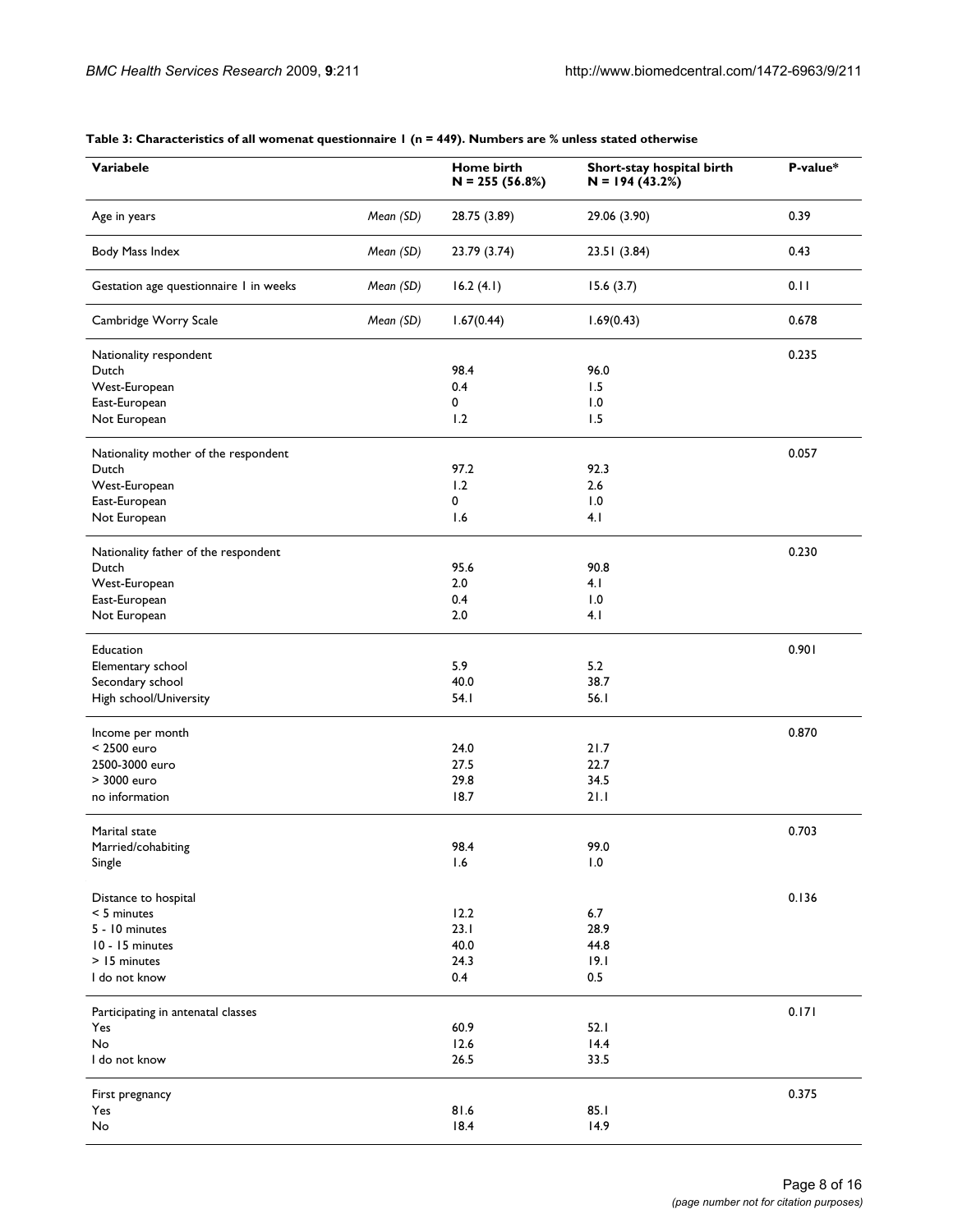| Comorbidity |      |                            | 0.189 |
|-------------|------|----------------------------|-------|
| Yes         | 15.8 | ר רר<br><b><i>LL.L</i></b> |       |
| No          | 84.2 | 77.8                       |       |

 $*$  p-value  $< 0.05 =$  significant

\*\* Cambridge Worry Scale:  $0 =$  no worries,  $5 =$  a lot of worries

differences between the three birth places are small. The costs for women who gave birth in the hospital are slightly higher ( $\text{\textsterling}123$  more), but the antenatal costs for "week 29-42" for the women who gave birth in the hospital are much higher than the costs for women who gave birth at home or in the short-stay hospital setting (respectively €608, €202 and €215). The costs during delivery and postpartum care are the lowest for the women who gave birth in a short-stay hospital setting. The costs for women who gave birth in the hospital under the supervision of an obstetrician are for each subtotal the highest. The hospital birth group has the highest total costs ( $\mathfrak{C}5,208$ ). Giving birth in a short-stay hospital birth setting is less costly than giving birth at home ( $\epsilon$ 2,816 vs.  $\epsilon$ 3,173). The results of the analysis based on the database with no imputed values showed no differences (data not shown).

## **Discussion**

This is the first article which reports on the first cost analysis into the costs of giving birth in the Netherlands of nulliparous women with different intentions where to give birth: at home or in a short-stay hospital setting. We expected that the costs of home births would be much lower than those of short-stay hospital deliveries. From the results however, it can be concluded that there is no difference in the total costs between the home birth group and the short-stay hospital group. In the home birth group, more costs were spent on maternity care assistance in the postpartum period. This conclusion is in line with the result that the costs of hospitalisation of the mother and child in the postpartum period are higher for the short-stay hospital birth group. In the Dutch obstetric system, women who remain hospitalised after delivery receive fewer days of maternity care assistance at home and therefore receive less reimbursement for maternity care assistance at home. This leads to lower costs for maternity care assistance at home than for the home birth group.

Furthermore, the results of the cost analysis have shown that travelling expenses incurred during transportation to the hospital when the delivery started, are higher for women who intended to give birth at home. This may be due to fact these women did not plan to travel to the hospital and are often transferred to the hospital in a later phase of the delivery, when there is more urgency. When looking at the frequencies of using transportation other than the car, 1.2% of women from the home birth group

makes use of a taxi and 4.7% is transported to the hospital by ambulance (for the short-stay hospital group 0.5% and 2.6% respectively). This indicates that women who intend to give birth at home make use of more expensive transportation more often, leading to higher costs.

The results of the cost analysis for the actual place of birth showed a large difference in antenatal costs in "week 29- 42" between women who gave birth in secondary care and women who gave birth in primary care. This means that most of the complications during pregnancy arise in the last period of the pregnancy. All respondents were at low risk at the beginning of their pregnancy. When complications occur during pregnancy, their midwife (primary care) has to refer them to much more expensive secondary care. Comparing the results of the analysis of the actual place of birth with the results of the intention-to-treat analysis, a shift can be seen. In the intention-to-treat analysis the costs of a short-stay hospital birth are slightly (but not significantly) higher than the costs of a home birth. In the cost analysis of the actual place of birth, the costs for a short-stay hospital birth are slightly lower than the costs of a home birth. This indicates that the referral rate to secondary care is much higher in the short-stay hospital birth group than in the home birth group, because the expensive care by secondary caregivers will increase the total costs in the intention-to-treat analysis. Further research will be necessary to investigate the difference in referral rates in a short-stay hospital birth and a home birth.

Women who opt for a home birth or a short-stay hospital birth have a lower chance for an operative delivery (i.e. vacuumextraction, forcipal extraction and caesarean section) than women who choose for a hospital birth [\[36](#page-15-14)], while Dutch studies also showed that the maternal and neonatal outcomes of home births and short-stay hospital births are equal to the outcomes of hospital births. This knowledge in combination with the results of this study underlines the advantages of the primary care for low-risk pregnant women when 'normal birth' is concerned.

The collaboration between midwives and obstetricians has to improve to give adequate information to pregnant women about the differences between home births and short-stay hospital births and the chance for a referral to the obstetrician. Women can make optimal decisions about their place of birth what will probably lead to a positive birth experience.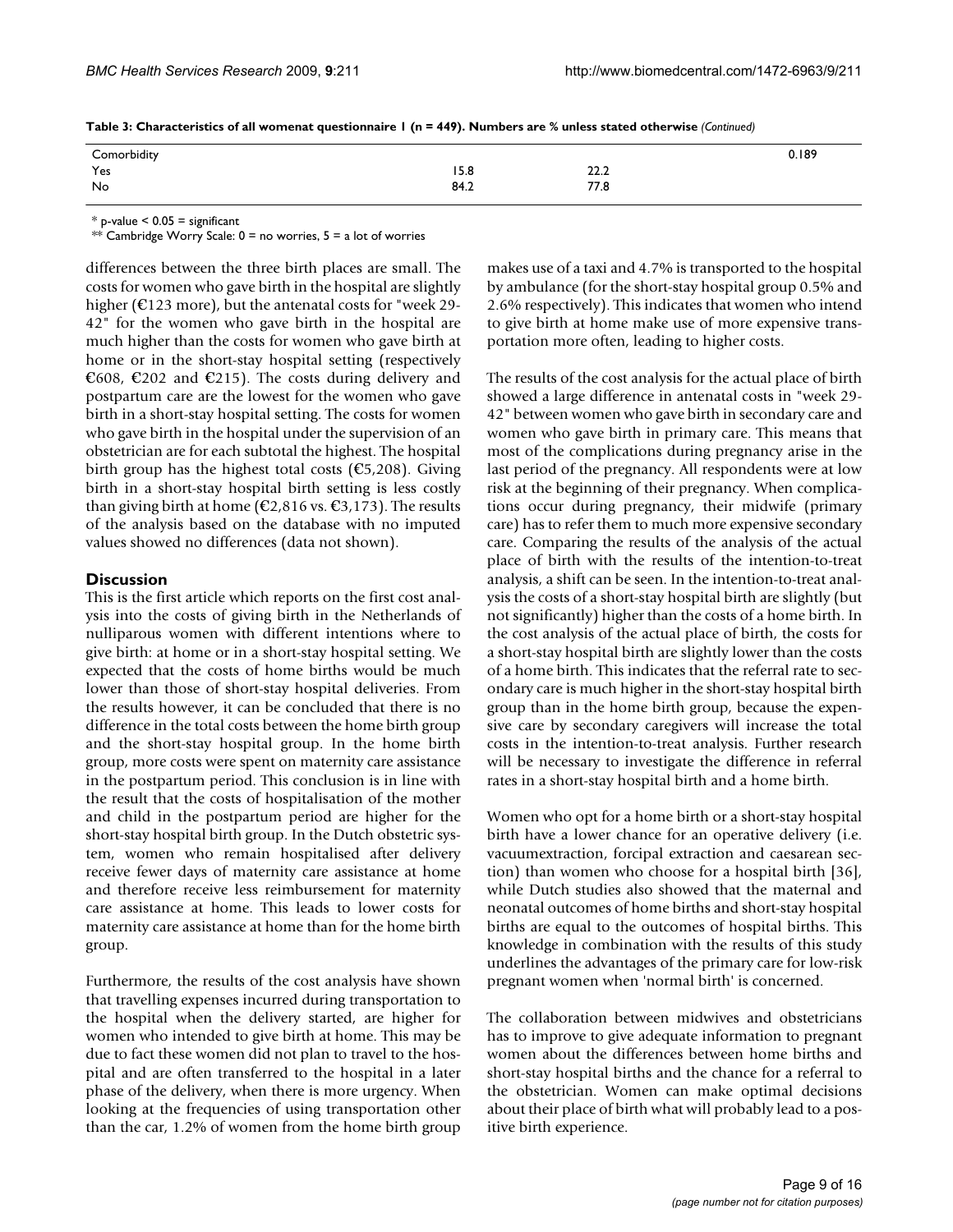| Component                                                                  | Unit                     | <b>Week 16-28</b>       |                          | <b>Week 29-42</b> |                          | <b>Delivery</b> |                          | Post-partum     |                          |
|----------------------------------------------------------------------------|--------------------------|-------------------------|--------------------------|-------------------|--------------------------|-----------------|--------------------------|-----------------|--------------------------|
|                                                                            |                          | HB<br>$N = 204$         | <b>SSHB</b><br>$N = 157$ | HВ<br>$N = 189$   | <b>SSHB</b><br>$N = 142$ | HB<br>$N = 246$ | <b>SSHB</b><br>$N = 180$ | HВ<br>$N = 246$ | <b>SSHB</b><br>$N = 179$ |
| Midwife                                                                    | Visit/telephone          | 832                     | 606                      | 1281              | 919                      | 382             | 251                      | 629             | 382                      |
| Midwife assistent                                                          | Visit/telephone          | 36                      | 28                       | 27                | 6                        | 0               | 0                        | 0               | 0                        |
| GP                                                                         | Visit                    | 56                      | 40                       | 23                | 23                       | 0               | $\mathsf{I}$             | 91              | 64                       |
|                                                                            | Telephone                | 8                       | 9                        | 4                 | $\overline{2}$           | 0               | 0                        | 16              | 15                       |
| GP assistant                                                               | Visit/telephone          | 51                      | 34                       | 33                | 13                       | 0               | 0                        | 9               | 15                       |
| Out-patient clinic obstetrics/<br>obstetrician/paediatrician/<br>assistent | Visit                    | 4                       | $\overline{2}$           | 198               | 185                      | 55              | 41                       | 28              | 30                       |
|                                                                            | Telephone consultation   | 112                     | 122                      | 9                 | 5                        | 4               | 8                        | 6               | 4                        |
| Nurse in hospital                                                          | Visit/telephone          | 26                      | 25                       | 35                | 48                       | 8               | 3                        | 0               | $\pmb{0}$                |
| Maternity care assistance at<br>home                                       | Intake                   | 4                       | 4                        | 42                | 31                       | 0               | 0                        | N/A             | N/A                      |
|                                                                            | Telephone                | $\overline{\mathbf{4}}$ | $\mathbf{I}$             | 8                 | $\overline{4}$           | $\pmb{0}$       | 0                        | $\mathbf 0$     | 0                        |
|                                                                            | <b>Visit</b>             | 3                       | $\overline{2}$           | $\mathsf{I}$      | $\overline{\mathbf{4}}$  | 57              | 12                       | 237             | 169                      |
| Ultrasound                                                                 | <b>Visit</b>             | 85                      | 86                       | 5                 | $\mathbf{H}$             | 0               | 0                        | 0               | $\mathbf 0$              |
|                                                                            | Telephone                | 0                       | T                        | 33                | 24                       | 0               | 0                        | 0               | 0                        |
| Physiotherapist                                                            | Visit                    | 27                      | 36                       | 7                 | T                        | 0               | 0                        | 7               | 0                        |
| Alternative treatment                                                      | Visit                    | 0                       | T                        | $\overline{2}$    | 0                        | 0               | 0                        | $\overline{2}$  | 5                        |
|                                                                            | Telephone                | $\pmb{0}$               | I.                       | $\overline{2}$    | T                        | 0               | 0                        | 0               | 0                        |
| Medical specialist                                                         | Visit                    | 12                      | 3                        | $\mathbf{I}$      | 0                        | 0               | 0                        | L               | $\mathbf{I}$             |
|                                                                            | Telephone consultation 3 |                         | $\overline{2}$           | $\overline{2}$    | $\overline{2}$           | $\pmb{0}$       | $\pmb{0}$                | 0               | $\pmb{0}$                |
| Lactation aid                                                              | Visit                    | $\pmb{0}$               | 0                        | 0                 | $\pmb{0}$                | 0               | 0                        | 9               | 5                        |
|                                                                            | Telephone consultation 0 |                         | 0                        | 0                 | $\pmb{0}$                | $\pmb{0}$       | $\pmb{0}$                | 9               | $\mathbf{2}$             |
| Physician child health centre                                              | Visit/telephone          | $\pmb{0}$               | 0                        | $\pmb{0}$         | $\pmb{0}$                | $\pmb{0}$       | $\pmb{0}$                | 86              | 55                       |
| Nurse child health centre                                                  | Visit/telephone          | 0                       | 0                        | 0                 | $\pmb{0}$                | 0               | 0                        | 267             | 192                      |
| Help from family and friends                                               | Visit/telephone          | $\pmb{0}$               | $\pmb{0}$                | 0                 | $\pmb{0}$                | $\pmb{0}$       | $\pmb{0}$                | 47              | 47                       |
| Vacuum extraction                                                          | Per unit                 | N/A                     | N/A                      | N/A               | N/A                      | 43              | $29\,$                   | N/A             | N/A                      |

### <span id="page-9-0"></span>**Table 4: Quantities of resource use per period.**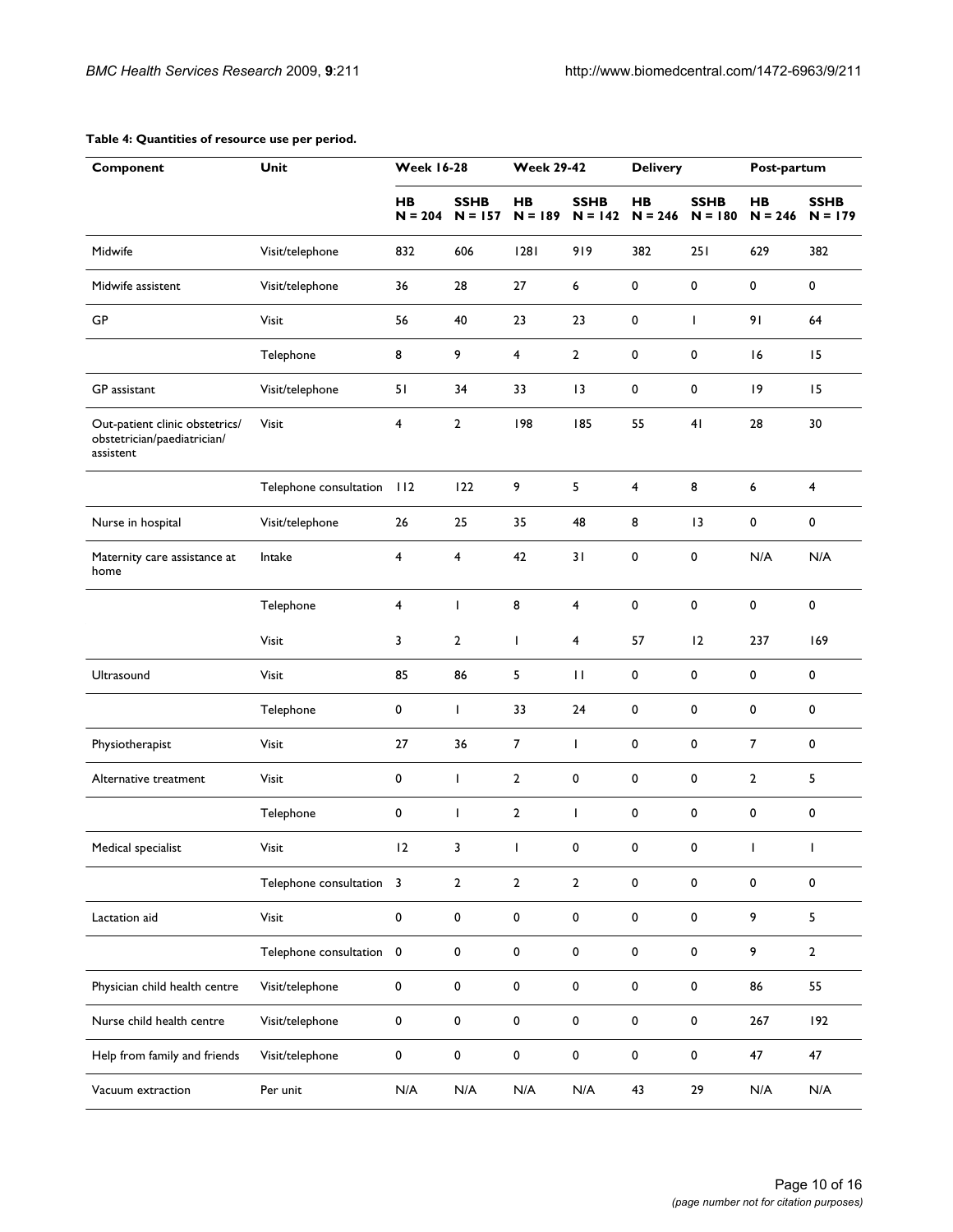| Caesarean section (planned)                   | Per unit            | N/A      | N/A      | N/A       | N/A       | $\overline{10}$ | $\overline{10}$ | N/A        | N/A        |
|-----------------------------------------------|---------------------|----------|----------|-----------|-----------|-----------------|-----------------|------------|------------|
| Caesarean section<br>(unplanned)              | Per unit            | N/A      | N/A      | N/A       | N/A       | 21              | 27              | N/A        | N/A        |
| Fundus expression                             | Per unit            | N/A      | N/A      | N/A       | N/A       | 4               | $\mathsf{H}$    | N/A        | N/A        |
| Forceps                                       | Per unit            | N/A      | N/A      | N/A       | N/A       | $\overline{2}$  |                 | N/A        | N/A        |
| Episiotomy                                    | Per unit            | N/A      | N/A      | N/A       | N/A       | 122             | 75              | N/A        | N/A        |
| Rupture<br>Hospital day<br>(mother and child) | Per unit<br>Per day | N/A<br>7 | N/A<br>0 | N/A<br>83 | N/A<br>47 | 82<br>33        | 66<br>21        | N/A<br>840 | N/A<br>854 |

**Table 4: Quantities of resource use per period.** *(Continued)*

HB = intending to give birth at home

SSHB = intending to give birth in a short-stay hospital setting

#### *Comparison with other studies*

The reason for our cost analysis was to provide insight into the costs of giving birth in the Netherlands of nulliparous women with different intentions of where to give birth. A cost analysis from a societal perspective has not been performed in the Netherlands before. The outcomes of other studies that examined the economic implications of home births and short-stay hospital births (as opposed to maternity care in the hospital) in other countries could not be generalised to the Netherlands, because the Dutch obstetric system is different, with a high rate of home births and low rate of medical interventions [[16-](#page-15-0)[22\]](#page-15-15). Furthermore, the methodology applied in these other studies does not always correspond with the methodology used in our study. As was explained in the introduction, these studies did not follow the same period (16 weeks of pregnancy until six weeks after delivery) [[17\]](#page-15-16) and costs were not calculated from a societal perspective [[16](#page-15-0)[,17](#page-15-16)]. Another difference is that this cost analysis is based on intention-to-treat, i.e. whether to give birth at home or in a short-stay hospital setting, while some of the other studies were based on the actual place of birth. Finally, the other studies compared home births and births in a shortstay hospital setting with hospital births [[16,](#page-15-0)[17,](#page-15-16)[20](#page-15-17),[22\]](#page-15-15) but made no comparisons between home births and short-stay hospital births.

Ratcliffe [\[18\]](#page-15-10) concluded that the total mean health service costs were lowest for women intending to give birth at home, followed by giving birth in a short-stay hospital setting, and giving birth in the hospital. The low costs of home births reflected the low use of resources during birth by this group.

Anderson and Anderson [[19](#page-15-18)] compared home births with short-stay hospital births and hospital births. The outcomes of other studies in this field are reviewed. The charges of the different birth locations are determined,

based on the intended location. The conclusion was that the average costs of uncomplicated vaginal births are less when delivery takes place at home, as opposed to a shortstay hospital setting or the hospital. Henderson and Petrou [\[21\]](#page-15-19) conducted a structured review of the economic implications of home births and short-stay hospital births and compared the resource use of these birth settings as opposed to hospital birth. Eleven studies were included in the review, with different methodologies, inclusion criteria and costs results (heterogeneous studies). It was concluded that although resource use is higher in the hospital, this does not always lead to higher costs for hospital births (because midwives have a different education grade and because hospitals are existing facilities).

Although the studies discussed here provide insight into the proportion of costs of different birth settings, the results are not comparable to our results, because we focused on the difference in costs between intended home births and short-stay hospital births. Our study does not take the costs of planned delivery in the hospital into account.

#### *Limitations*

Some limitations in this study need to be considered. An important limitation relates to the method of data collection. This cost analysis concerned a multicenter prospective cohort study. The initial idea was to perform a randomized controlled trial, in which the place of birth was decided for the women by means of randomization. However, this approach appeared not to be feasible, as Dutch pregnant women do not accept randomization for the place of birth, as we have published elsewhere [\[37](#page-15-20)]. Therefore, possible residual confounding by indication cannot be completely excluded in our study and may explain the results. However, all women had the same possibilities to choose their place of birth, based on social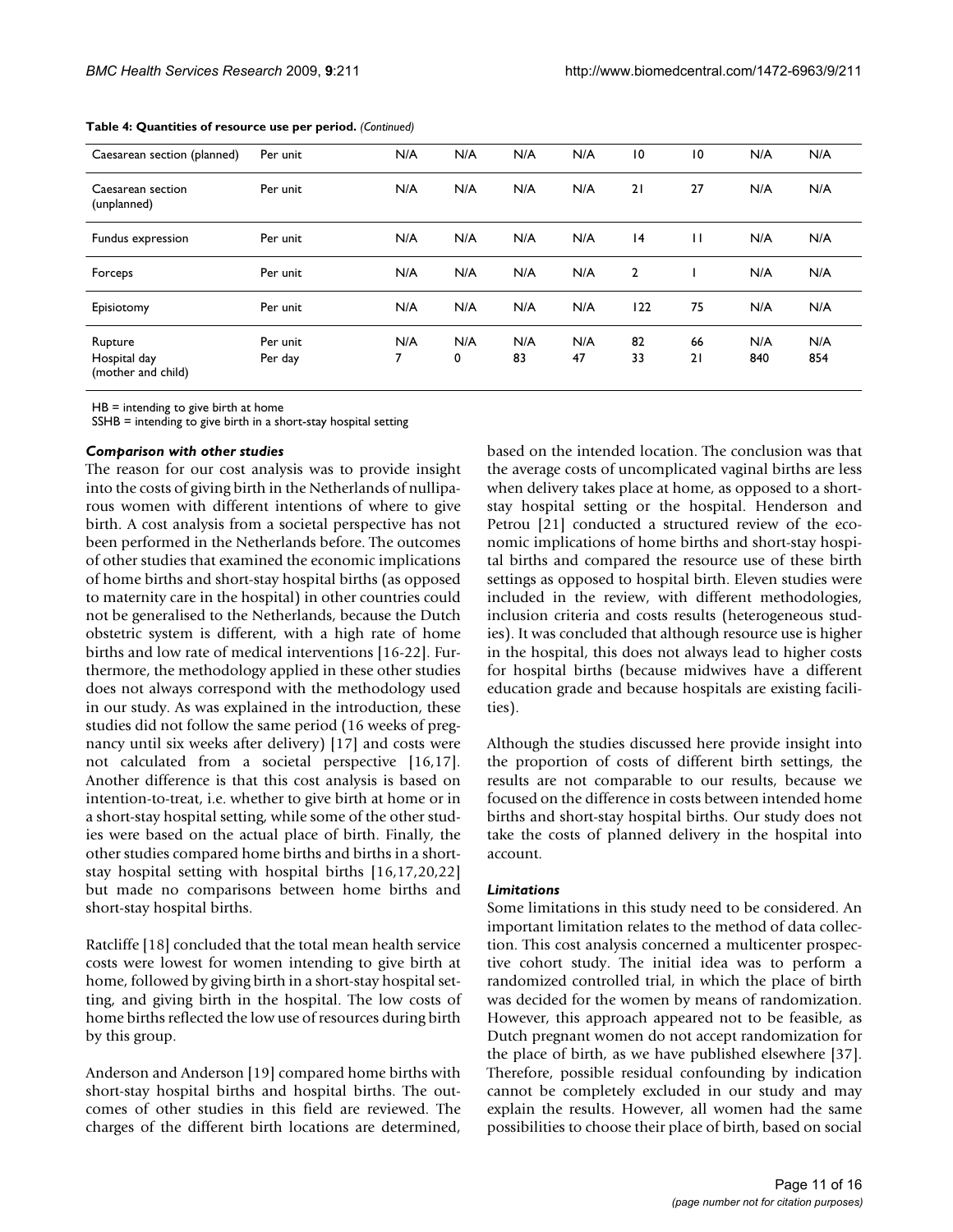## <span id="page-11-0"></span>**Table 5: Base case analysis**

|                                                    | <b>Bootstrapped mean</b><br>costs of home birth<br>group <sup>1</sup> | <b>Bootstrapped mean</b><br>costs of short-stay<br>hospital birth group <sup>2</sup> | Differences (mean<br>(2.5th percentile,<br>97.5th percentile)) | Mean costs of home<br>birth group <sup>1</sup> | Mean costs of short-<br>stay hospital birth<br>group <sup>2</sup> |
|----------------------------------------------------|-----------------------------------------------------------------------|--------------------------------------------------------------------------------------|----------------------------------------------------------------|------------------------------------------------|-------------------------------------------------------------------|
| Week 16 - 28                                       |                                                                       |                                                                                      |                                                                | $N = 204$                                      | $N = 157$                                                         |
| Cost of contacts with<br>health care professionals | €105.38                                                               | €106.79                                                                              | $1(-14, 15)$                                                   | €104.38                                        | €102.05                                                           |
| Cost of medication                                 | €6.57                                                                 | €4.51                                                                                | $-2(-6, 2)$                                                    | €6.54                                          | €4.50                                                             |
| Cost of hospitalisation                            | €13.82                                                                | €0                                                                                   | $-14$ $(-46, 0)$                                               | E13.39                                         | $\epsilon$ 0.00                                                   |
| Subtotal week 16 -- 28                             | $C$ 124.11                                                            | C105.77                                                                              | $-18(-52, 7)$                                                  | E124.32                                        | C106.55                                                           |
| Week 29 - 42                                       |                                                                       |                                                                                      |                                                                | $N = 189$                                      | $N = 142$                                                         |
| Cost of contacts with<br>health care professionals | €180.68                                                               | €196.96                                                                              | $16(-16, 51)$                                                  | €177.08                                        | €192.99                                                           |
| Cost of medication                                 | E14.10                                                                | €.9.30                                                                               | $-5$ ( $-14, 3$ )                                              | E14.16                                         | E9.10                                                             |
| Cost of hospitalisation                            | $E$ 341.17                                                            | €285.43                                                                              | -56 (-299, 166)                                                | €336.63                                        | €291.37                                                           |
| Subtotal week 29 -- 42                             | €526.63                                                               | €491.87                                                                              | $-35$ ( $-282,203$ )                                           | €527.87                                        | €493.46                                                           |
| Delivery                                           |                                                                       |                                                                                      |                                                                | $N = 246$                                      | $N = 180$                                                         |
| Cost of contacts with<br>health care professionals | €138.38                                                               | €87.94                                                                               | $-50$ ( $-76$ , $-25$ )*                                       | €98.48                                         | €64.93                                                            |
| Cost of hospitalisation                            | €73.83                                                                | €61.26                                                                               | $-13$ ( $-50$ , 22)                                            | €52.36                                         | €45.54                                                            |
| Cost of medical<br>interventions                   | €481.01                                                               | €505.64                                                                              | 25 (-26, 76)                                                   | €479.26                                        | €504.78                                                           |
| Cost of pain control                               | €7.92                                                                 | €9.35                                                                                | $1(-2, 5)$                                                     | E7.91                                          | €9.38                                                             |
| <b>Subtotal delivery</b>                           | €637.06                                                               | €620.85                                                                              | $-16$ ( $-76$ , 48)                                            | €638.01                                        | €624.62                                                           |
| Postpartum care                                    |                                                                       |                                                                                      |                                                                | $N = 246$                                      | $N = 179$                                                         |
| Cost of contacts with<br>health care professionals | €166.44                                                               | E150.11                                                                              | $-16$ $(-36, 2)$                                               | € 111.08                                       | €103.08                                                           |
| Cost of maternity care<br>assistance at home       | €1,551.69                                                             | €1.240.69                                                                            | $-311$ ( $-485, -150$ )*                                       | € 1.034.51                                     | €853.98                                                           |
| Cost of help from family<br>and friends            | E24.91                                                                | €38.18                                                                               | $13$ ( $-10, 44$ )                                             | $\epsilon$ 16,67                               | €25.77                                                            |
| Cost of medication                                 | €6.50                                                                 | €5.28                                                                                | $-1$ $(-6, 3)$                                                 | $\epsilon$ 4.38                                | €3.67                                                             |
| Cost of hospitalisation<br>mother                  | €707.77                                                               | €959.06                                                                              | 251 (69, 433)*                                                 | € 704.50                                       | €968.19                                                           |
| Cost of hospitalisation<br>child                   | €635.81                                                               | €965.88                                                                              | 330 (-8, 707)                                                  | € 628.34                                       | €944.21                                                           |
| Subtotal postpartum<br>care                        | €2,506.09                                                             | C <sub>2,873.31</sub>                                                                | 367 (-99, 865)                                                 | € 2.499,47                                     | €2,898.90                                                         |
| Transportation costs during                        | £33.92                                                                | E21,85                                                                               |                                                                | $N = 215$                                      | $N = 155$                                                         |
| delivery                                           |                                                                       |                                                                                      | $-12$ ( $-33$ , $12$ )                                         | $E$ 29.16                                      | €19.09                                                            |
| Extra costs incurred by                            | E68.85                                                                | $E$ 71,95                                                                            | $3(-14, 22)$                                                   | $N = 215$                                      | $N = 155$                                                         |
| responders                                         |                                                                       |                                                                                      |                                                                | E62.82                                         | €66.32                                                            |
|                                                    |                                                                       |                                                                                      |                                                                |                                                |                                                                   |
| <b>Total health care costs</b>                     | €3,595.38                                                             | € 3.847,04                                                                           | 252 (-306, 867)                                                | $N = 248$<br>€ 3.600,20                        | $N = 184$<br>€3,877.84                                            |
| Total non-health care<br>cost                      | €110.95                                                               | € 114,62                                                                             | 4 (-29, 39)                                                    | € 96.27                                        | €97.02                                                            |
| <b>Total costs from societal</b><br>perspective    | C3,694.83                                                             | C3.949,97                                                                            | 255 (-353, 859)                                                | $C$ 3.696,47                                   | C3, 974.86                                                        |

<sup>1</sup> Costs of women who intended to give birth at home<br><sup>2</sup> Costs of women who intended to give birth in a short-stay hospital setting<br>**\* p < 0.05**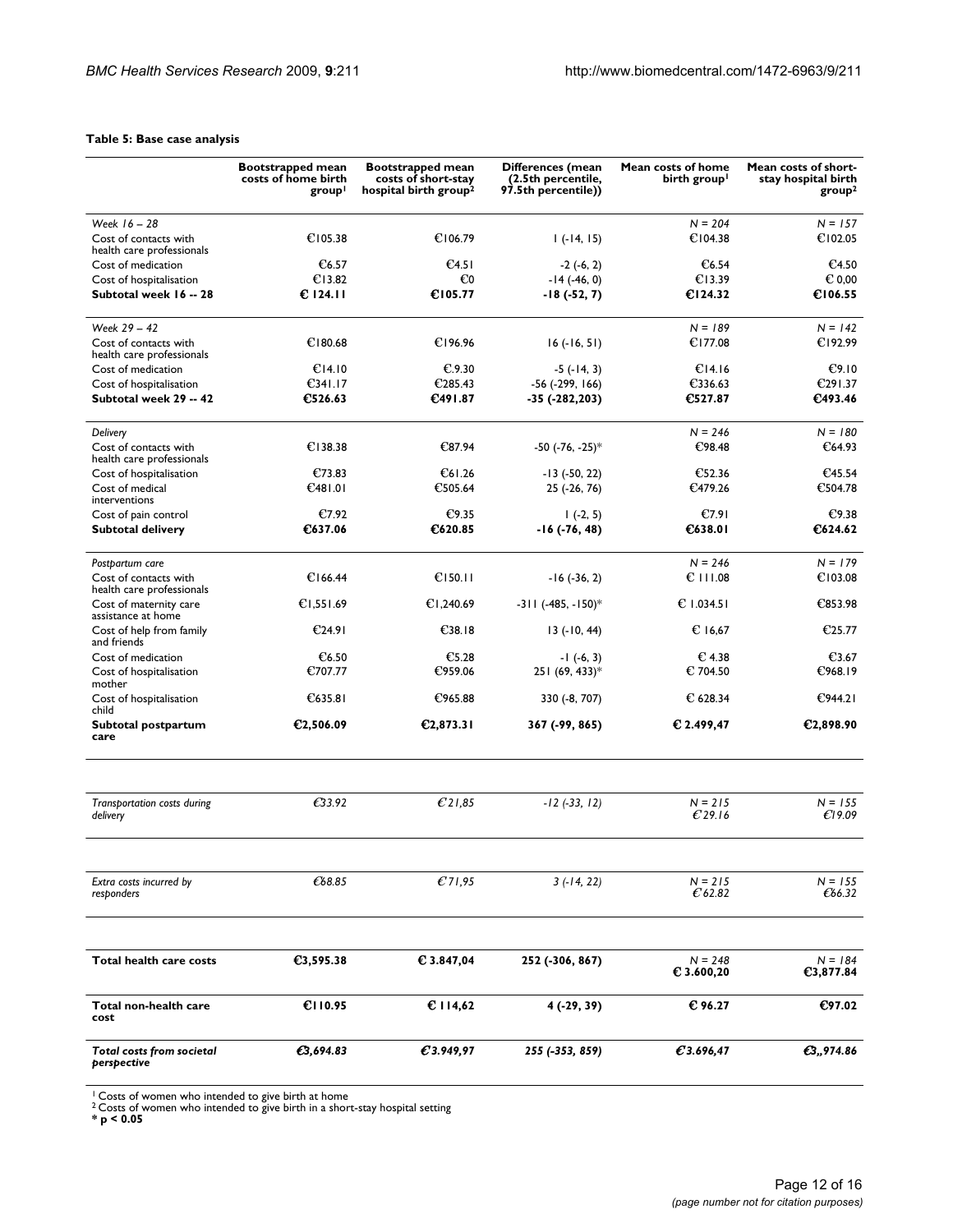### <span id="page-12-0"></span>**Table 6: Sensitivity analysis of all respondents (n = 449)**

|                                                                    | <b>Bootstrapped mean</b><br>costs of home birth<br>group <sup>1</sup> | <b>Bootstrapped mean</b><br>costs of short-stay<br>hospital birth group <sup>2</sup> | Differences (mean<br>(2.5th percentile,<br>97.5th percentile)) | Mean costs of home<br>birth group <sup>1</sup><br>$N = 255(56.8%)$ | Mean costs of short-<br>stay hospital birth<br>group <sup>2</sup><br>$N = 194(43.2%)$ |
|--------------------------------------------------------------------|-----------------------------------------------------------------------|--------------------------------------------------------------------------------------|----------------------------------------------------------------|--------------------------------------------------------------------|---------------------------------------------------------------------------------------|
| Week 16 - 28<br>Cost of contacts with<br>health care professionals | €105.17                                                               | €106.03                                                                              | $1(-11, 12)$                                                   | €105.00                                                            | €106.09                                                                               |
| Cost of medication                                                 | €6.56                                                                 | €4.51                                                                                | $-2(-5, 1)$                                                    | €6.54                                                              | €4.47                                                                                 |
| Cost of hospitalisation                                            | E11.00                                                                | €0                                                                                   | $-11$ $(-29, 0)$                                               | E10.71                                                             | €0                                                                                    |
| Subtotal week 16 -- 28                                             | E121.89                                                               | E110.51                                                                              | $-11$ ( $-40, 8$ )                                             | C122.26                                                            | C110.56                                                                               |
| Week 29 - 42                                                       |                                                                       |                                                                                      |                                                                |                                                                    |                                                                                       |
| Cost of contacts with<br>health care professionals                 | E221.33                                                               | €234.34                                                                              | $13(-13, 38)$                                                  | E221.42                                                            | €234.39                                                                               |
| Cost of medication                                                 | $E$ 14.51                                                             | E9.31                                                                                | $-5(-13, 0)$                                                   | €14.38                                                             | €9.29                                                                                 |
| Cost of hospitalisation                                            | €253.19                                                               | E212.31                                                                              | -41 (-199, 138)                                                | €249.51                                                            | E213.27                                                                               |
| Subtotal week 29 -- 42                                             | €486.30                                                               | €454.71                                                                              | -32 (-214, 147)                                                | $C$ 485.31                                                         | €456.95                                                                               |
|                                                                    |                                                                       |                                                                                      |                                                                |                                                                    |                                                                                       |
| Delivery                                                           |                                                                       |                                                                                      |                                                                |                                                                    |                                                                                       |
| Cost of contacts with<br>health care professionals                 | €138.92                                                               | €87.61                                                                               | $-51$ ( $-69$ , $-34$ )*                                       | €139.23                                                            | €87.88                                                                                |
| Cost of hospitalisation                                            | €50.69                                                                | €42.87                                                                               | $-8(-33, 19)$                                                  | $E$ 50.51                                                          | €42.25                                                                                |
| Cost of medical<br>interventions                                   | €461.52                                                               | €468.69                                                                              | $7(-42, 60)$                                                   | €462.35                                                            | €468.35                                                                               |
| Cost of pain control                                               | €7.63                                                                 | €8.69                                                                                | $1(-2, 5)$                                                     | €7.63                                                              | €8.70                                                                                 |
| <b>Subtotal delivery</b>                                           | €659.26                                                               | €606.83                                                                              | $-52$ ( $-115, 6$ )                                            | €659.72                                                            | €607.18                                                                               |
| Postpartum care                                                    |                                                                       |                                                                                      |                                                                |                                                                    |                                                                                       |
| Cost of contacts with<br>health care professionals                 | €164.42                                                               | $E$ 153.61                                                                           | $-11(-23, 1)$                                                  | € 164,25                                                           | €153.66                                                                               |
| Cost of maternity care<br>assistance at home                       | €1,505.53                                                             | €1,309.11                                                                            | $-196$ (-297, -96)*                                            | € 1.504,75                                                         | €1,307.65                                                                             |
| Cost of help from family<br>and friends                            | €27.05                                                                | €35.10                                                                               | $8(-8, 27)$                                                    | $\mathbb{C}$ 26,87                                                 | €34.85                                                                                |
| Cost of medication                                                 | €6.47                                                                 | $E$ 5.30                                                                             | $-1$ ( $-4$ , $1$ )                                            | $\epsilon$ 6,57                                                    | €5.29                                                                                 |
| Cost of hospitalisation<br>mother                                  | €680.63                                                               | €895.09                                                                              | $214(35, 395)*$                                                | € 679,63                                                           | €893.33                                                                               |
| Cost of hospitalisation<br>child                                   | €609.90                                                               | €870.89                                                                              | 261 (-54, 633)                                                 | € 606,16                                                           | €871.20                                                                               |
| Subtotal postpartum<br>care                                        | C2,988.07                                                             | C3,259.98                                                                            | 272 (-140, 702)                                                | €2.988,24                                                          | €3,265.99                                                                             |
|                                                                    |                                                                       |                                                                                      |                                                                |                                                                    |                                                                                       |
| Transportation costs during<br>delivery                            | $E$ 34.33                                                             | E21.37                                                                               | $-13$ ( $-28$ , 4)                                             | £34,26                                                             | $E$ 21.44                                                                             |
|                                                                    |                                                                       |                                                                                      |                                                                |                                                                    |                                                                                       |
| Extra costs incurred by<br>responders                              | E69.03                                                                | E71.28                                                                               | $2(-12, 17)$                                                   | €68,90                                                             | E71.56                                                                                |
|                                                                    |                                                                       |                                                                                      |                                                                |                                                                    |                                                                                       |
| Total health care costs                                            | €4,225.98                                                             | €4,401.77                                                                            | 176 (-352, 730)                                                | €4.228,66                                                          | €4,405.84                                                                             |
| Total non-health care cost                                         | €130.03                                                               | €128.17                                                                              | $-2(-29, 26)$                                                  | €130,03                                                            | €127.85                                                                               |
| <b>Total costs</b>                                                 | C4,364.42                                                             | 64,541.22                                                                            | 177 (-313, 734)                                                | €4.358,69                                                          | 64,533.68                                                                             |

<sup>1</sup> Costs of women who intended to give birth at home<br><sup>2</sup> Costs of women who intended to give birth in a short-stay hospital setting<br>\* p < 0.05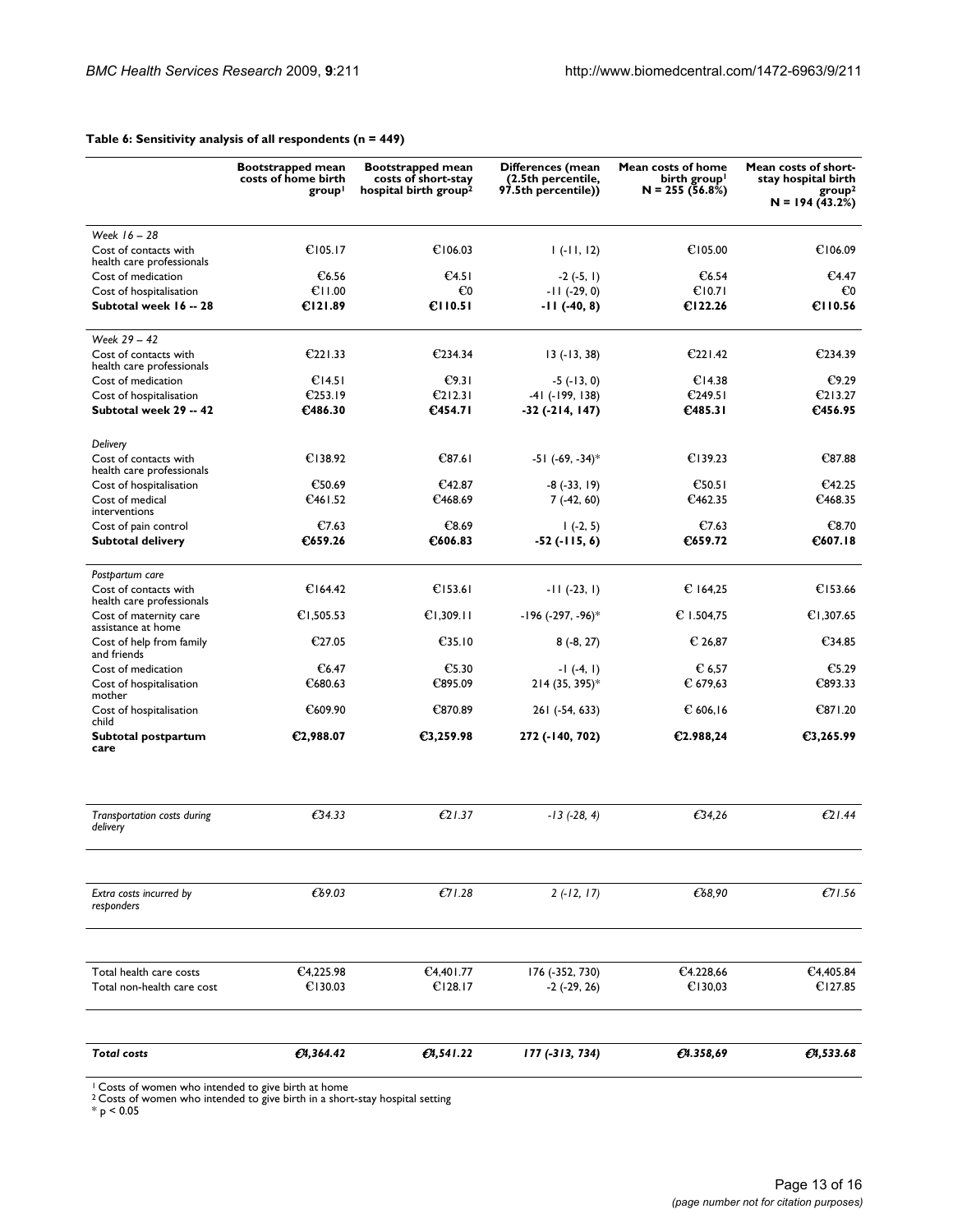<span id="page-13-0"></span>**Table 7: Total costs per cost category for the base case analysis and sensitivity analysis.**

|                                                           | Total costs per cost category<br><b>Sensitivity analysis</b> |  |
|-----------------------------------------------------------|--------------------------------------------------------------|--|
| Cost of hospitalisation                                   | € 3,616.57 (40.7%)                                           |  |
| Cost of maternity care assistance at home                 | € 2,812.40 (31.6%)                                           |  |
| Cost of contacts with health care professionals           | € 1,211.92 (13.6%)                                           |  |
| Cost of medical intervention                              | € 930.70 (10.5%)                                             |  |
| Extra costs incurred by responders                        | €140.46 (1.6%)                                               |  |
| Cost of informal care                                     | € 61.78 (0.7%)                                               |  |
| Cost of medication (incl. pain relief treatment delivery) | € 62.87 (0.7%)                                               |  |
| Cost of transportation                                    | € 55.70 (0.6%)                                               |  |

circumstances, which may have diminished the potential for confounding by indication. The results of this study are representative for the Dutch women intending to give birth at home or in a short-stay hospital setting. One hundred midwives from across the Netherlands were selected at random and participated in the recruitment of the respondents. All women were asked to their preferred place of birth in an early stage of their pregnancy (around 16 weeks of gestation age). All women filled in this question and had, therefore, a choice for their place of birth. It is unknown whether this choice is realistic. In the second questionnaire (around 32 weeks of gestation age) the preferred place of birth was asked again. For this analysis we used the first choice for place of birth.

Another limitation concerns the perspective of the study. The aim of this study was to calculate the total costs of giving birth in the Netherlands from a societal perspective. However, the productivity losses of parents are not included in this study, because a difference in productivity losses between the home birth group and the short-stay hospital birth group was not expected. Besides the health care costs, this study also calculated the patient and family

#### <span id="page-13-1"></span>**Table 8: Analysis actual place of birth (n = 418)**

costs, which excluded the research from being studied from a health care perspective.

The health care costs included the costs of contacts with health care professionals, medication, maternity care assistance, medical interventions during delivery, pain control, and hospitalization. However, the cost of diagnostic tests such as ultrasounds and CTG monitoring were not separately included in this study. Instead, when women received such a diagnostic test, this test was included in the cost analysis as being an extra contact with the concerning health care provider, in which the time of the appointment was taken into consideration. Therefore, the cost of the diagnostic test itself is included in the calculation of unit costs of visits and it is not possible to present the difference in use of diagnostic tests between both groups.

The poor completion of the cost diaries that were used to calculate part of the cost volumes is also considered a limitation of our study. Of the diaries returned, a considerable number were answered only in part; not all weeks were completed. It appeared to be very time-consuming to

|                                   | Mean costs of home birth<br>group <sup>1</sup><br>$n = 96(23.0%)$ | Mean costs of short-stay hospi- Mean costs of hospital group <sup>3</sup><br>tal birth group <sup>2</sup><br>$N = 31(7.4%)$ | $N = 291(69.6%)$     |
|-----------------------------------|-------------------------------------------------------------------|-----------------------------------------------------------------------------------------------------------------------------|----------------------|
| Subtotal week 16 -- 28            | €100.65                                                           | E115.74                                                                                                                     | €122.50              |
| Subtotal week 29 -- 42            | €202.07 <sup>*</sup>                                              | €214.53*                                                                                                                    | €607.96*             |
| <b>Subtotal delivery</b>          | €562.78*                                                          | €491.07 <sup>*</sup>                                                                                                        | €719.87 <sup>*</sup> |
| Subtotal postpartum care          | €2.227.26 <sup>*</sup>                                            | €1.924.40 <sup>*</sup>                                                                                                      | €3.649.62*           |
| Total health care costs           | €3.056.43 <sup>*</sup>                                            | €2.711.47 <sup>*</sup>                                                                                                      | €5.071.83*           |
| Total non health care cost        | €116.35                                                           | €104.95                                                                                                                     | €136.54              |
| Total costs actual place of birth | $63.172.78*$                                                      | $62.816.42*$                                                                                                                | $65.208.37*$         |

<sup>1</sup> Costs of women who gave birth at home under the supervision of a midwife (primary care)

<sup>2</sup> Costs of women who gave birth in a short-stay hospital setting under the supervision of a midwife (primary care)

3 Costs of women who gave birth in a hospital under the supervision of an obstetrician (secondary care)

 $*_{p}$  < 0.05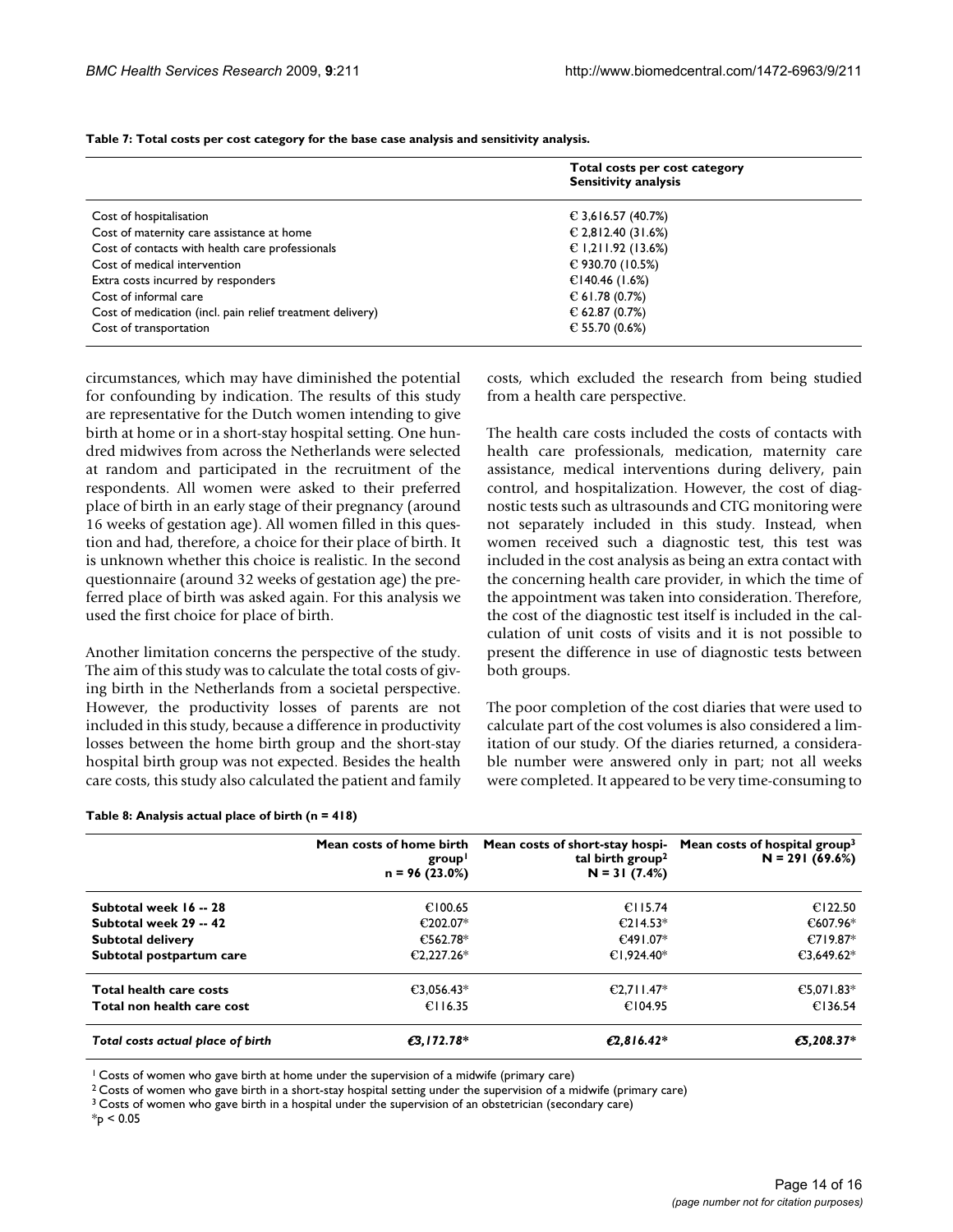complete the diaries. Therefore, the missing data were supplied by means of the other data, using general mean substitution.

In this research the comparison between different birth settings was reduced to an analysis of the costs. The effects of giving birth in the different birth settings were beyond the scope of this analysis. The consequences of giving birth at home, in a short-stay hospital setting, or in the hospital have been studied by several researchers in the past, and these studies indicated similar consequences regarding the different birth settings. A Dutch study concluded that planned home births are at least as good as planned hospital births for women delivering their first child without medical complications, indicating that the choice to give birth at home is a safe choice [\[38](#page-15-21)]. Similar studies performed outside the Netherlands concluded that there is no increased risk for low-risk women to give birth at home, and that home births result in fewer medical interventions [\[39](#page-15-22)[-43\]](#page-15-23). Because the effects are similar within different birth settings, these consequences were not taken into account.

A final limitation concerns the comparison of our results with the conclusions of earlier studies. As was already explained, these studies differed in methodology and were mostly focused on a comparison between short-stay hospital births and hospital births. Furthermore, it is hard to compare a Dutch short-stay hospital setting with those countries, where they are called birth centres. The characteristics and basic idea of such birth settings may differ between countries.

## **Conclusion**

The objective of this study was to give a view of the Dutch obstetric system from an economical perspective. This study provides insight into the societal costs of the two groups of women giving birth for the first time in the Netherlands with different intentions regarding place of giving birth. Because of the high rate of home births in the Netherlands, the obstetric system is currently a topic of debate. In summary, from the results of this cost analysis, it may be concluded that there is no difference in the total costs between low-risk nulliparae who prefer to give birth at home and low-risk nulliparae who prefer to give birth in a short-stay hospital setting.

## **Competing interests**

The authors declare that they have no competing interests.

## **Authors' contributions**

The idea for the study was conceived by JN, JS and MH. MH and MB were involved in collecting data. MB participated in the study and performed the statistical analysis. MH, SE, JS participated in its design and coordination and helped to draft the manuscript. All authors edited and approved the final version of the manuscript.

## **Acknowledgements**

The authors would like to thank the midwives of the different practices for their assistance in recruiting the study population, and for their support in gathering reports of parturition. We would also like to thank the obstetricians who helped in delivering these reports.

Furthermore, the authors would like to thank all the women and their partners who participated in the study, for their effort and the time they spent in completing the questionnaires and cost diaries.

For the support in determining cost prices needed for the cost analysis, the authors would like to thank the staff of the obstetric department, the anaesthetic department, and the financial department of University Medical Centre Maastricht. Furthermore, the authors would like to acknowledge the staff of TNO (Dutch research institute), and the Royal Dutch Organisation of Midwives for their assistance in delivering cost prices.

Finally, the authors would like to acknowledge the reviewers and editors for their helpful comments and suggestions on a previous version of this article.

## **References**

- <span id="page-14-0"></span>1. Wiegers TA, Zee J Van Der, Keirse MJNC: **[Maternity Care in The](http://www.ncbi.nlm.nih.gov/entrez/query.fcgi?cmd=Retrieve&db=PubMed&dopt=Abstract&list_uids=9767222) [Netherlands: The Changing Home Birth Rate.](http://www.ncbi.nlm.nih.gov/entrez/query.fcgi?cmd=Retrieve&db=PubMed&dopt=Abstract&list_uids=9767222)** *Birth* 1998, **25:**190-197.
- <span id="page-14-3"></span>2. Statistics Netherlands: *Minder thuisbevallingen* 2009 [\[http://](http://www.cbs.nl) [www.cbs.nl](http://www.cbs.nl)].
- <span id="page-14-1"></span>3. Dutch Association for Obstetrics and Gynaecology (NVOG): *Leeswijzer NVOG-indicatoren keizersnede (in Dutch)* Utrecht: Dutch Association for Obstetrics and Gynaecology; 2004.
- <span id="page-14-2"></span>4. Wiegers TA, Zee J Van Der, Keirse MJNC: **[Variation in home](http://www.ncbi.nlm.nih.gov/entrez/query.fcgi?cmd=Retrieve&db=PubMed&dopt=Abstract&list_uids=11151556)[birth rates between midwifery practices in the Netherlands.](http://www.ncbi.nlm.nih.gov/entrez/query.fcgi?cmd=Retrieve&db=PubMed&dopt=Abstract&list_uids=11151556)** *Midwifery* 2000, **16:**96-104.
- <span id="page-14-4"></span>5. **Stichting Perinatale Registratie Nederland [Netherlands Perinatal Registry].** *Utrecht* 2006.
- <span id="page-14-5"></span>6. Netherlands Perinatal Registry: *Perinatale Zorg in Nederland 2006. [Perinatal Care in The Netherlands 2006]* Utrecht: Stichting Perinatale Registratie Nederland; 2008.
- <span id="page-14-6"></span>7. Waelput AJM: *Wat is verloskundige zorg? Nationaal Kompas Volksgezondheid* Bilthoven: Rijksinstituut voor Volksgezondheid en Milieu, RIVM; 2008.
- <span id="page-14-7"></span>8. de Vries RG: *A pleasing birth: midwives and maternity care in the Netherlands* Philadelphia: Temple University Press; 2005.
- <span id="page-14-8"></span>9. Buitendijk SE, Nijhuis JG: **[Hoge perinatale sterfte in Nederland](http://www.ncbi.nlm.nih.gov/entrez/query.fcgi?cmd=Retrieve&db=PubMed&dopt=Abstract&list_uids=15497778) [in vergelijking tot de rest van Europa.](http://www.ncbi.nlm.nih.gov/entrez/query.fcgi?cmd=Retrieve&db=PubMed&dopt=Abstract&list_uids=15497778)** *Nederlands Tijdschrift voor Geneeskunde* 2004, **148(38):**1855-1860.
- 10. Mohangoo AD, Nijhuis JG, Buitendijk SE, Ravelli ACJ, Hukkelhoven CWPM, Rijninks-van Driel GC, Tamminga P: **Hoge perinatale sterfte in Nederland vergeleken met andere Europese** landen: de Peristat-II-studie. **152(50):**2718-27.
- <span id="page-14-9"></span>11. Achterberg PW: *Met de besten vergelijkbaar? Internationale verschillen in sterfte rond de geboorte* Bilthoven: RIVM; 2005.
- <span id="page-14-10"></span>12. Wiegers TA, Keirse MJ, Zee J van der, Berghs GA: **[Outcome of](http://www.ncbi.nlm.nih.gov/entrez/query.fcgi?cmd=Retrieve&db=PubMed&dopt=Abstract&list_uids=8942693) [planned home and planned hospital births in low risk preg](http://www.ncbi.nlm.nih.gov/entrez/query.fcgi?cmd=Retrieve&db=PubMed&dopt=Abstract&list_uids=8942693)nancies: Prospective study in midwifery practices in the [Netherlands.](http://www.ncbi.nlm.nih.gov/entrez/query.fcgi?cmd=Retrieve&db=PubMed&dopt=Abstract&list_uids=8942693)** *BMJ* 1996, **313:**1309-1313.
- 13. Hulst LAM Van der, van Teijlingen ER, Bonsel GJ, Eskes M, Bleker OP: **[Does a pregnant's woman intended place of birth influence](http://www.ncbi.nlm.nih.gov/entrez/query.fcgi?cmd=Retrieve&db=PubMed&dopt=Abstract&list_uids=15015990) her attitudes toward and occurrence of obstetric interven[tions?](http://www.ncbi.nlm.nih.gov/entrez/query.fcgi?cmd=Retrieve&db=PubMed&dopt=Abstract&list_uids=15015990)** *Birth* 2004, **31(1):**28-33.
- 14. Damstra-Wijmenga S: *Veilig bevallen. Een vergelijkende studie tussen de thuisbevalling en de klinische bevalling* Groningen, The Netherlands: Universiteit van Groningen; 1982.
- <span id="page-14-11"></span>15. Kleiverda G, Steen A, Andersen I, Treffers P, Everaerd W: **[Place of](http://www.ncbi.nlm.nih.gov/entrez/query.fcgi?cmd=Retrieve&db=PubMed&dopt=Abstract&list_uids=2050254) [delivery in The Netherlands: actual location of confinement.](http://www.ncbi.nlm.nih.gov/entrez/query.fcgi?cmd=Retrieve&db=PubMed&dopt=Abstract&list_uids=2050254)** *Eur J Obstet Gynecol Reprod Biol* 1991, **39:**139-146.